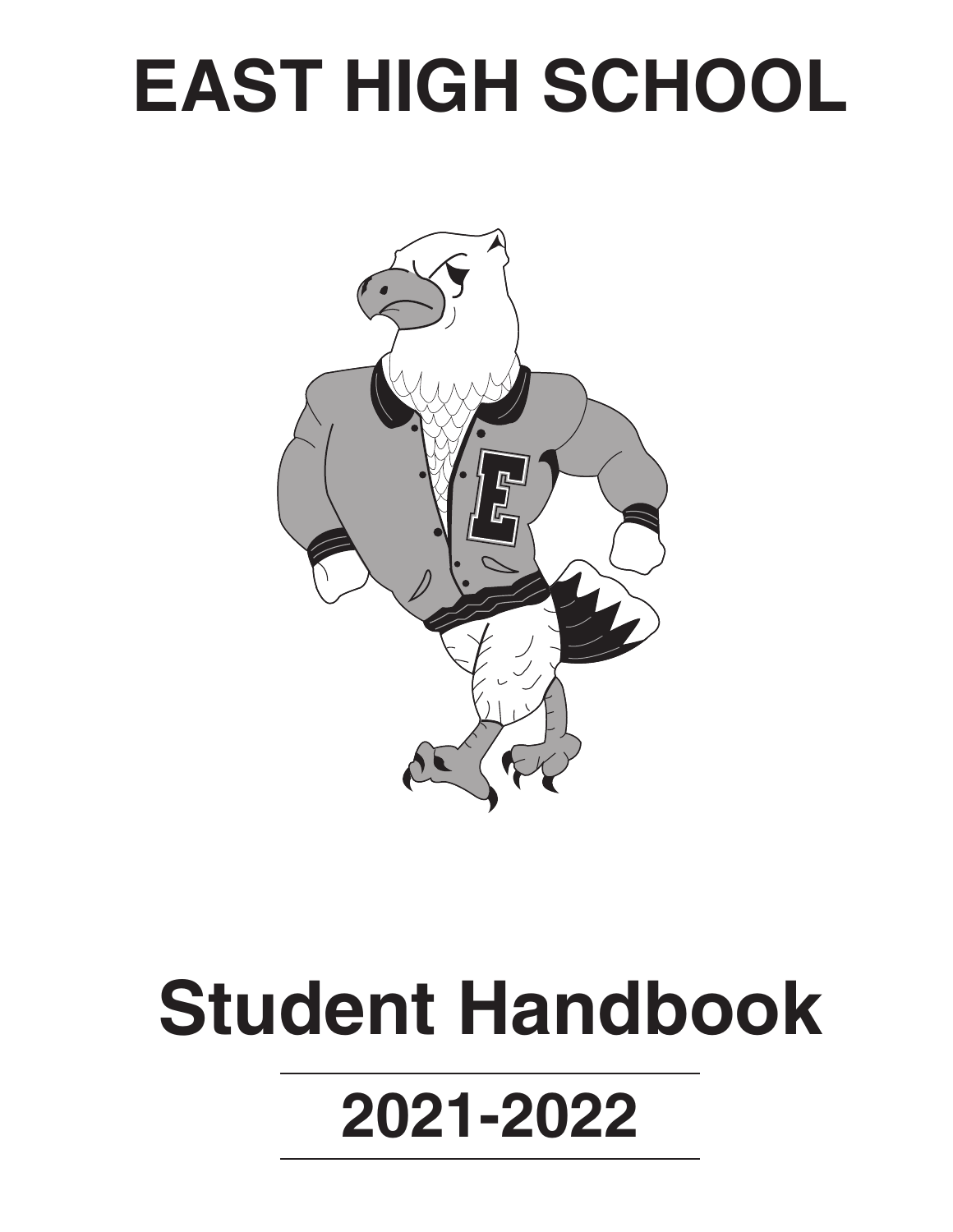## **PUEBLO SCHOOL DISTRICT 60**

315 W. 11th Street Pueblo, Colorado 81003

#### **BOARD OF EDUCATION**

#### **Non-Voting Members**

#### **SUPERINTENDENT OF SCHOOLS**

Charlotte Macaluso

## **Mission**

To provide a high-quality education that assures each student the knowledge, skills, and dispositions to lead a life of purpose and impact.



Pueblo School District No. 60 does not discriminate on the basis of race, creed, color, sex, sexual orientation, gender identity/expression, marital status, national origin, religion, ancestry, age, disability, need for special education services, genetic information, pregnancy or childbirth status, or other status protected by law in admission, access to, treatment or employment in its educational programs or activities. Additionally, a lack of English language skills is not a barrier to admission or participation in activities. The following individuals have been designated to handle inquiries regarding the nondiscrimination policies: Eric DeCesaro, EEO/Affirmative Action/Title IX/Section 504 Compliance Officer for complaints involving employees, and Andrew Burns, Title IX Compliance Officer for complaints involving students. Both individuals can be located at 315 West 11th Street, Pueblo, Colorado 81003, (719) 549-7100. Complaint procedures have been established for students, parents, employees, and members of the public. (Policy AC, AC-R).

Si tiene alguna pregunta sobre esta información, por favor llame a la escuela de su niño.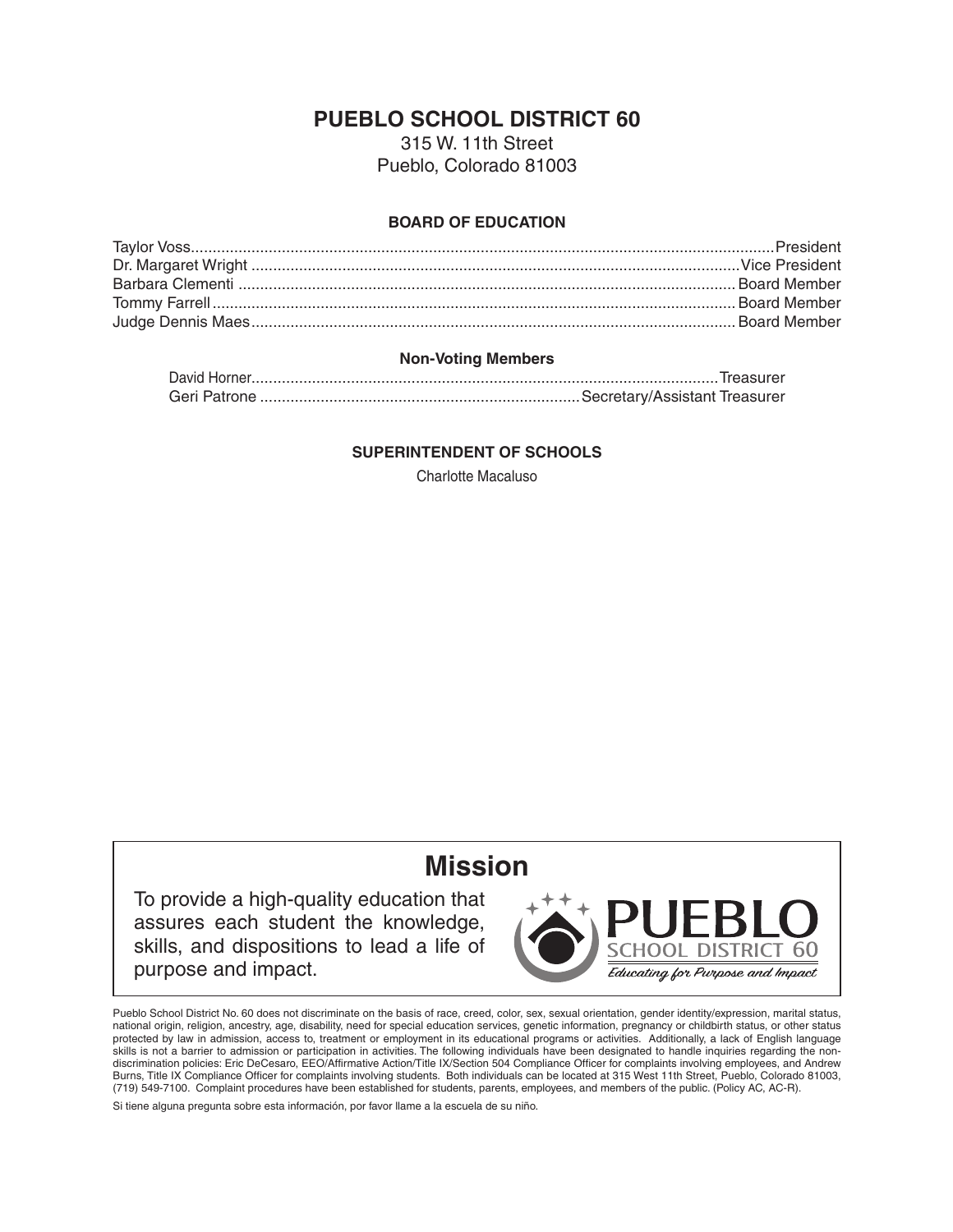## PUEBLO SCHOOL DISTRICT 60 2021-22 Instructional Calendar

| <b>August 2021</b> |    |                                        |  |                                      |           |    |
|--------------------|----|----------------------------------------|--|--------------------------------------|-----------|----|
| Š                  |    |                                        |  |                                      |           | Š  |
|                    |    | 3                                      |  |                                      |           |    |
| 8                  |    | $\backslash$ 10 $\langle$ 11 $\rangle$ |  |                                      |           | 14 |
| $15\Sigma$         |    |                                        |  | $63$ $\overline{18}$ $\overline{19}$ | <b>20</b> | 21 |
|                    |    |                                        |  | 22 23 24 25 26 27 28                 |           |    |
| 29                 | 30 | -31                                    |  |                                      |           |    |

| September 2021 |                |  |         |  |                                                                                                                                                                          |    |  |  |
|----------------|----------------|--|---------|--|--------------------------------------------------------------------------------------------------------------------------------------------------------------------------|----|--|--|
|                |                |  | M T W T |  | F                                                                                                                                                                        | ۹. |  |  |
|                |                |  |         |  | $\begin{array}{cccccc} & & & & 1 & 2 & 3 & 4 \\ 5 & 6 & 7 & 8 & 9 & 10 & 11 \\ 12 & 13 & 14 & 15 & 16 & \text{(7)} & 18 \\ 19 & 20 & 21 & 22 & 23 & 24 & 25 \end{array}$ |    |  |  |
|                |                |  |         |  |                                                                                                                                                                          |    |  |  |
|                |                |  |         |  |                                                                                                                                                                          |    |  |  |
|                |                |  |         |  |                                                                                                                                                                          |    |  |  |
|                | 26 27 28 29 30 |  |         |  |                                                                                                                                                                          |    |  |  |
|                |                |  |         |  |                                                                                                                                                                          |    |  |  |

| October 2021 |                |  |  |                |   |                |
|--------------|----------------|--|--|----------------|---|----------------|
| ς            |                |  |  |                |   | Ŝ.             |
|              |                |  |  |                |   | 2              |
| 3            | 4              |  |  | 5 6 7          | 8 | $\overline{9}$ |
| 10           |                |  |  | 11 12 13 14 15 |   | 16             |
|              | 17 18 19 20 21 |  |  |                |   | 23             |
| 24           |                |  |  | 25 26 27 28    |   |                |
| 31           |                |  |  |                |   |                |

| November 2021 |          |  |             |  |                                                                                  |    |  |
|---------------|----------|--|-------------|--|----------------------------------------------------------------------------------|----|--|
|               |          |  | S M T W T F |  |                                                                                  | S. |  |
|               |          |  |             |  | 1 2 3 4 5 6<br>7 8 9 10 11 12 13<br>14 15 16 17 18 19 20<br>21 22 23 24 25 26 27 |    |  |
|               |          |  |             |  |                                                                                  |    |  |
|               |          |  |             |  |                                                                                  |    |  |
|               |          |  |             |  |                                                                                  |    |  |
|               | 28 29 30 |  |             |  |                                                                                  |    |  |

| December 2021 |     |     |                                                                                                                                                                                            |     |  |              |
|---------------|-----|-----|--------------------------------------------------------------------------------------------------------------------------------------------------------------------------------------------|-----|--|--------------|
|               | S M | T W |                                                                                                                                                                                            | T F |  | $\mathbf{s}$ |
|               |     |     | $\begin{array}{cccccc} & & & & 1 & 2 & 3 & 4 \\ 5 & 6 & 7 & 8 & 9 & 10 & 11 \\ 12 & 13 & 14 & 15 & 16 & 18 \\ 19 & 20 & 21 & 22 & 23 & 24 & 25 \\ 26 & 27 & 28 & 29 & 30 & 31 \end{array}$ |     |  |              |
|               |     |     |                                                                                                                                                                                            |     |  |              |
|               |     |     |                                                                                                                                                                                            |     |  |              |
|               |     |     |                                                                                                                                                                                            |     |  |              |
|               |     |     |                                                                                                                                                                                            |     |  |              |
|               |     |     |                                                                                                                                                                                            |     |  |              |

| January 2022 |  |  |   |  |                                                              |                   |  |
|--------------|--|--|---|--|--------------------------------------------------------------|-------------------|--|
| s.           |  |  | w |  | F                                                            |                   |  |
|              |  |  |   |  |                                                              |                   |  |
|              |  |  |   |  |                                                              | l 8               |  |
|              |  |  |   |  |                                                              | $4 \overline{15}$ |  |
|              |  |  |   |  |                                                              | $\mathbf{122}$    |  |
|              |  |  |   |  |                                                              | - 29              |  |
|              |  |  |   |  | $-56$<br>9 10 11 12 13 1<br>16 17 18 19 20<br>23 24 25 26 27 |                   |  |

## AUGUST

| New Teacher Orientation 3, 4               |  |
|--------------------------------------------|--|
| Innovation Professional Development5, 6    |  |
|                                            |  |
| Principal Led Professional Development/    |  |
|                                            |  |
| District/Bldg. Professional Dev. Day11, 12 |  |
|                                            |  |
| Assessment/Transition Day K-12 16          |  |
|                                            |  |
|                                            |  |

## SEPTEMBER

| District/Bldg. Professional Development17 |  |
|-------------------------------------------|--|

## **OCTOBER**

| Parent/Teacher                      |  |
|-------------------------------------|--|
| Conference Window18, 19, 20, 21, 22 |  |

Innovation Professional Development.........29 *(1/2 Day = 3 hours 15 minutes)*

## NOVEMBER

| District/Bldg. Professional Development12 |  |
|-------------------------------------------|--|
| Thanksgiving Break22, 23, 24, 25, 26      |  |

#### **DECEMBER**

| 2nd Grade Period/1st Semester Ends 17 |                |
|---------------------------------------|----------------|
|                                       |                |
| Winter Break 20, 21, 22, 23, 24       |                |
|                                       | 27.28.29.30.31 |
|                                       |                |

## JANUARY

No School ...................................7, 14, 21, 28 District/Bldg. Professional Development.....21 Innovation Professional Development.........28 *(1/2 Day = 3 hours 15 minutes)*

## **FEBRUARY**

| District/Bldg. Professional Development18 |  |
|-------------------------------------------|--|

#### **February 2022** S M T W T F S 1 2 3 4 5 6 7 8 9 10 11 12 13 14 15 16 17 **18** 19 20 21 22 23 24 25 26 27 28

**March 2022** S M T W T F S

**April 2022** S M T W T F S

 1 2 3 4 5 6 7 8 9 10 11 12 13 14 15 16 17\* **18** 19 20 **21 22 23 24 25** 26 27 28 29 30 31

## MARCH

| 3rd Grade Period Ends17        |  |
|--------------------------------|--|
|                                |  |
| Spring Break21, 22, 23, 24, 25 |  |
|                                |  |

## APRIL

No School ...............................1, 8, 15, 22, 29 District/Bldg. Professional Development.....15 *(The hours from this day will be utilized for Fall Parent Teacher conferences.)*

## **MAY**

| (The hours from this day will be utilized for Spring |  |
|------------------------------------------------------|--|
| Parent Teacher conferences.)                         |  |
| Graduation:                                          |  |

| Paragon 6 p.m. / Thursday, May 26    |
|--------------------------------------|
| South 3 p.m. / Friday. May 27        |
|                                      |
| Centennial 8 a.m. / Saturday, May 28 |
| Central12 p.m. / Saturday, May 28    |
|                                      |

## JUNE

| Possible Make-up Day 6,7        |  |
|---------------------------------|--|
| (for inclement weather overage) |  |

## **JULY**



#### **PUPIL CONTACT DAYS**

| January 17  |            |  |
|-------------|------------|--|
| December10  |            |  |
| November14  |            |  |
| October 16  |            |  |
| September17 |            |  |
| August  10  | February16 |  |
|             |            |  |

#### **DAYS PER SEMESTER** 3rd Grade Period ...................... 44

4th Grade Period ........................ 39 *1st Semester ..........67 2nd Semester ...........................83* **Total**....................................... **150**

| 1st Grade Period35  |  |
|---------------------|--|
| 2nd Grade Period 32 |  |
| 1st Semester 67     |  |
|                     |  |

## **KEY**

 $\left\langle \!\! \left. \right\rangle \!\! \left. \right\rangle$ 

- 
- **★** Teachers Begin / End **I** Semester Ends
- **Tale**
- 
- $\Box$ 
	- District/Building Professional Development
	- Innovation Professional Development

Parent/Teacher Conference Window

- Classes Begin and End \* Grade Period End
- $\times$  Possible Make-up Day *(for inclement weather overage)*
- No School  $\sum_{n=1}^{\infty}$  Assessment/Transition Day K-12
- Teacher Work Day **Graduation**

New Teacher Orientation  $\triangle$  Principal Led Professional Development/Building Meetings

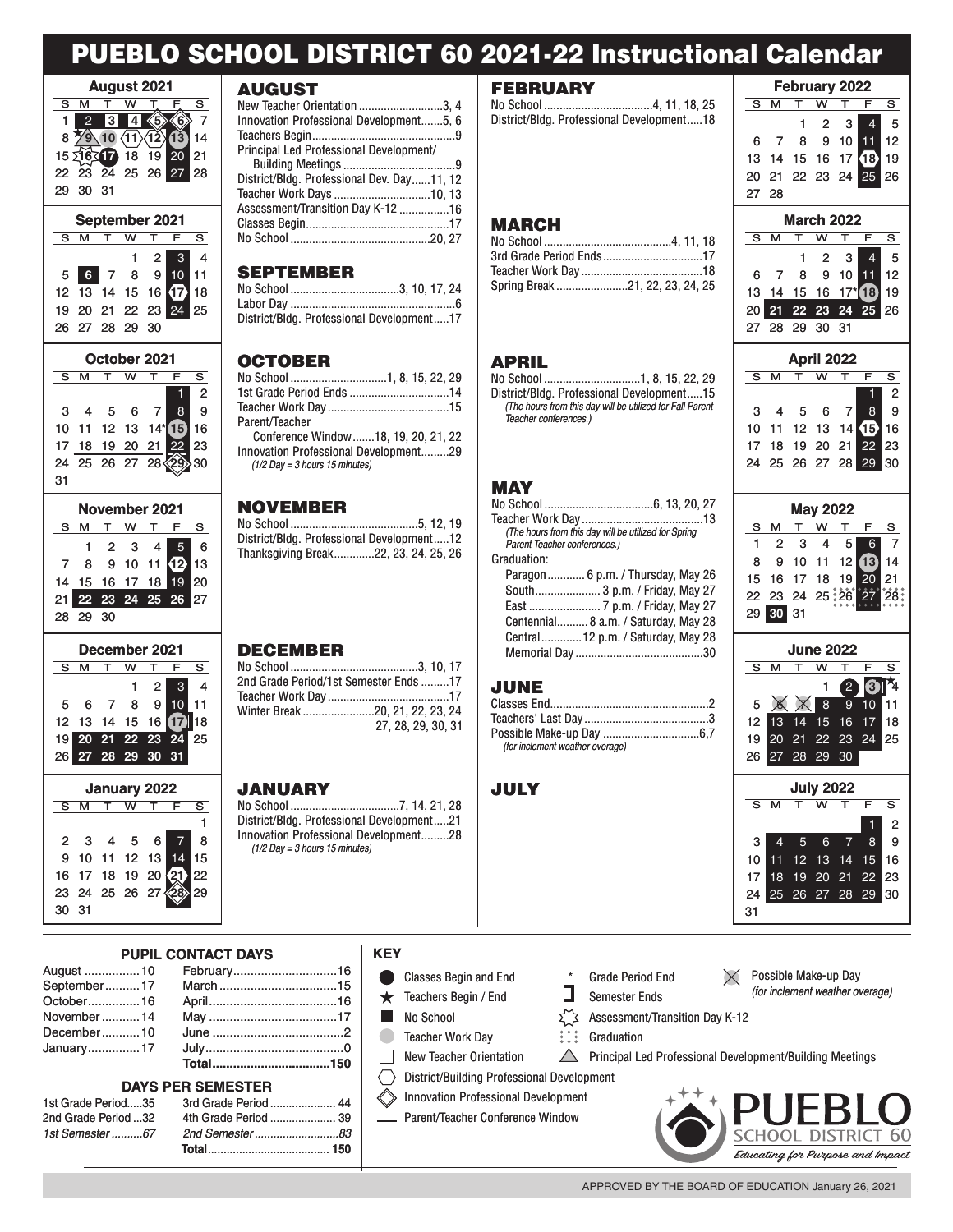## **PUEBLO EAST HIGH SCHOOL**

Pueblo School District 60 has adopted a Code of Student Conduct and Discipline that is distributed to each student at the beginning of each school year under separate cover and is also available from the District website. All parents and students are expected to be familiar with the Code of Student Conduct and Discipline, which contains all policies that deal with student discipline that have been adopted by the School District No. 60 Board of Education.

## **SCHOOL MISSION**

The mission of East High School is to engage students in an active process of acquiring, analyzing, and applying information, in order to become productive citizens.

## **BELIEF STATEMENTS**

- Students learn best when they, their instructors, administrators, family, and community actively share the responsibility.
- Students learn best when they are in attendance and actively engaged in the learning process.
- Instruction should accommodate learning styles, provide technological support and apply knowledge to relevant situations.
- Assessment measures student knowledge and serves as a guide for development and evaluation of student performance as related to national, state and/or district standards.

#### **SCHOOL SONG** *"COME ON YOU EAST HIGH EAGLES"*

Come on you East High Eagles, You always fight; you always fight Until you win

Come on you East High Eagles, Not in the day, not in the night will you give in.

Come on you East High Eagles You're in the right; you've got the Might; they're in a spin.

Come on you golden Eagles firm and strong and lead us to victory.

Come on you East High Eagles, Let's soar up high into the sky to victory

Come on you East High Eagles. The SPIRIT'S here from year to year. You'll win again.

Let's go you East High Eagles For you're the best, you'll beat the Rest, just wait and see.

Come on you GOLDEN EAGLES on your way To win this game today.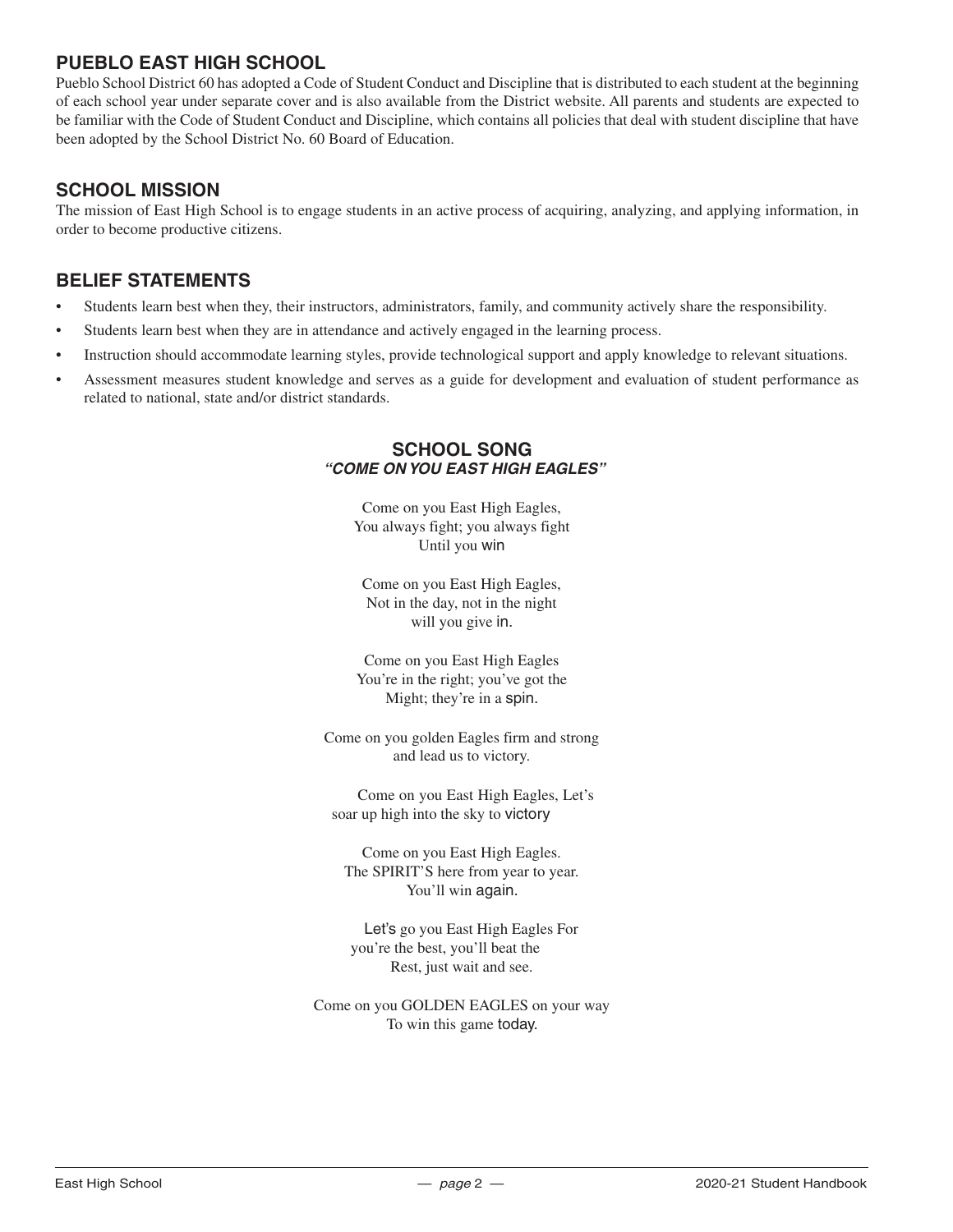## **ADMINISTRATION**

Andy Clementi........................... Principal Elly Naill.................................... Asst. Principal/ Athletic Director Jennifer Farias............................ Asst. Principal Dora Davis................................. IB Coordinator

## **East High School Faculty and Staff**

## **Language Arts**

Destiny Campa-Meza Steve Gradisar Terri Pacheco - Dept. Chair Jacqueline Riggs Joe Romero Tiffany Simony Gina Smith Julie Cain – ESL Veronica Romero-Romo – ESL

## **Social Studies**

Craig Fabec Dave Henderson – Dept. Chair Christie Kurtz Ray LeMasters MikeLonsberry Tom Shepard

#### **Math**

Elena Allen Chad Arguello Lori Cothran Kareen Lopez Rochelle Maes – Dept. Chair Mary Ruff Andrew Tafoya

## **Science**

Camille Brown James Derr - Dept. Chair Mark Feltner Adam Mitchell Brandon Montoya

#### **World Languages**

Clarissa Feliciano-Maldonado Michelle Garcia Yesenia Mendies Maritza Villalobos

## **CTE**

Jacqueline Armenta Darren Grine Janae Passalaqua

## **Arts**

Chris Herron Lori Macias Andrew Watson

## **PE**

Reginald Cox Naomi Reyes Nick Marfitano Mike Massaro Tony Valdez Roberto Vissepo

## **ESS**

Samantha Antonioni Terri Baker Charles Blagg Jeremiah Blaha David Trujillo

## **APEX**

Joe Terry Deb Jackson – Media Specialist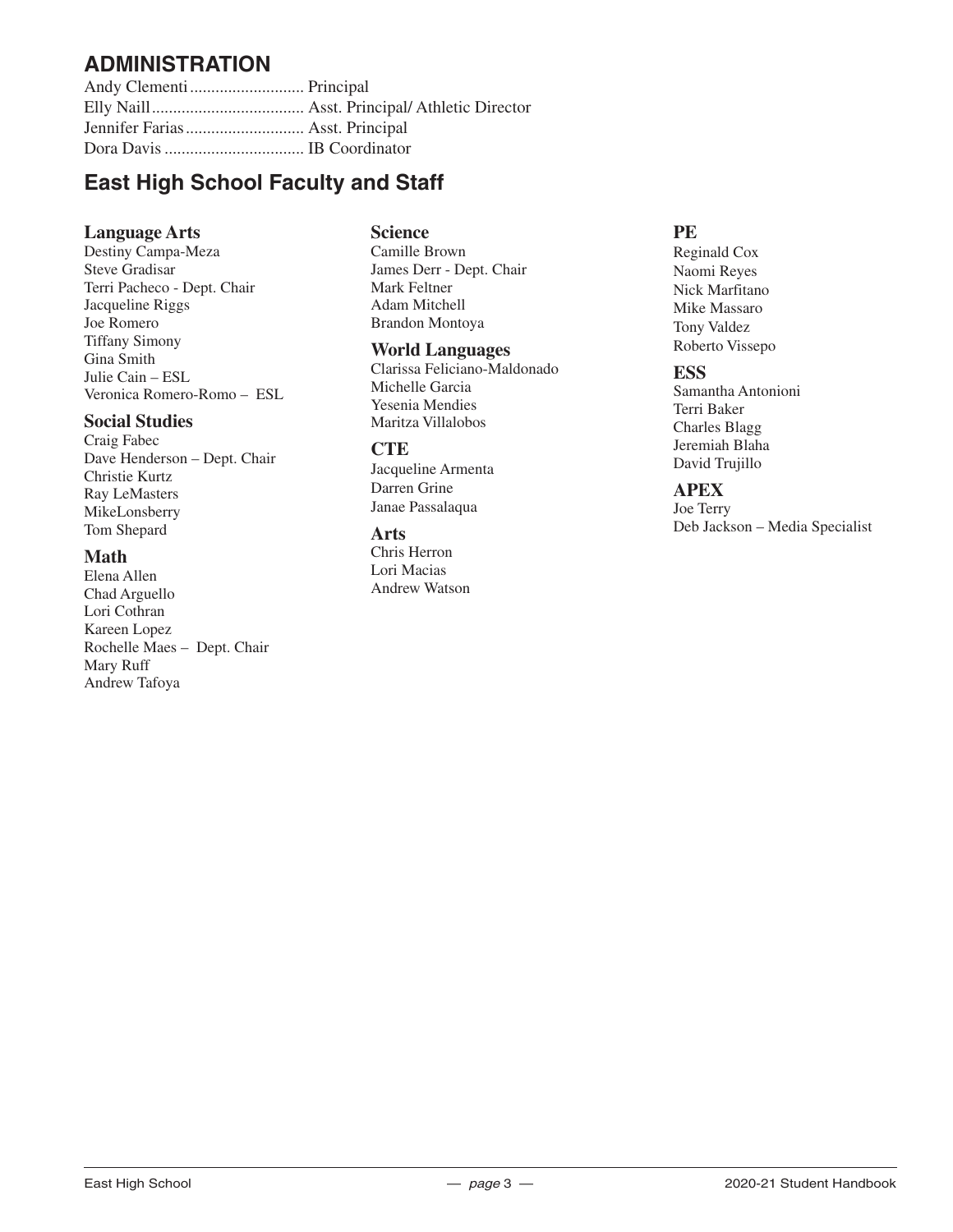# **East HS Bell Schedule 2021-22**

| <b>Monday - Thursday</b><br><b>BELL SCHEDULE</b><br>(lunches are determined by 5th hour) |              |            |             |
|------------------------------------------------------------------------------------------|--------------|------------|-------------|
| <b>Period</b>                                                                            | <b>Start</b> | <b>End</b> | <b>Time</b> |
|                                                                                          | 7:30         | 8:27       | 57          |
| 2                                                                                        | 8:32         | 9:35       | 63          |
| 3                                                                                        | 9:40         | 10:37      | 57          |
| $\overline{4}$                                                                           | 10:42        | 11:39      | 57          |
| <b>1st Lunch</b>                                                                         | 11:44        | 12:14      | 30          |
| 5                                                                                        | 12:19        | 1:16       | 57          |
| 5                                                                                        | 11:44        | 12:41      | 57          |
| 2nd Lunch                                                                                | 12:46        | 1:16       | 30          |
| 6                                                                                        | 1:21         | 2:18       | 57          |
| 7                                                                                        | 2:23         | 3:20       | 57          |

| <b>ASSEMBLY SCHEDULE - LATE</b> |              |            |             |
|---------------------------------|--------------|------------|-------------|
| <b>Period</b>                   | <b>Start</b> | <b>End</b> | <b>Time</b> |
|                                 | 7:30         | 8:18       | 48          |
| 2                               | 8:23         | 9:15       | 52          |
| 3                               | 9:20         | 10:08      | 48          |
| 4                               | 10:13        | 11:01      | 48          |
| <b>1st Lunch</b>                | 11:06        | 11:36      | 30          |
| 5                               | 11:41        | 12:29      | 48          |
| 5                               | 11:06        | 11:54      | 48          |
| 2nd Lunch                       | 11:59        | 12:29      | 30          |
| 6                               | 12:34        | 1:22       | 48          |
| 7                               | 1:27         | 2:15       | 48          |
| <b>ASSEMBLY</b>                 | 2:20         | 3:20       | 60          |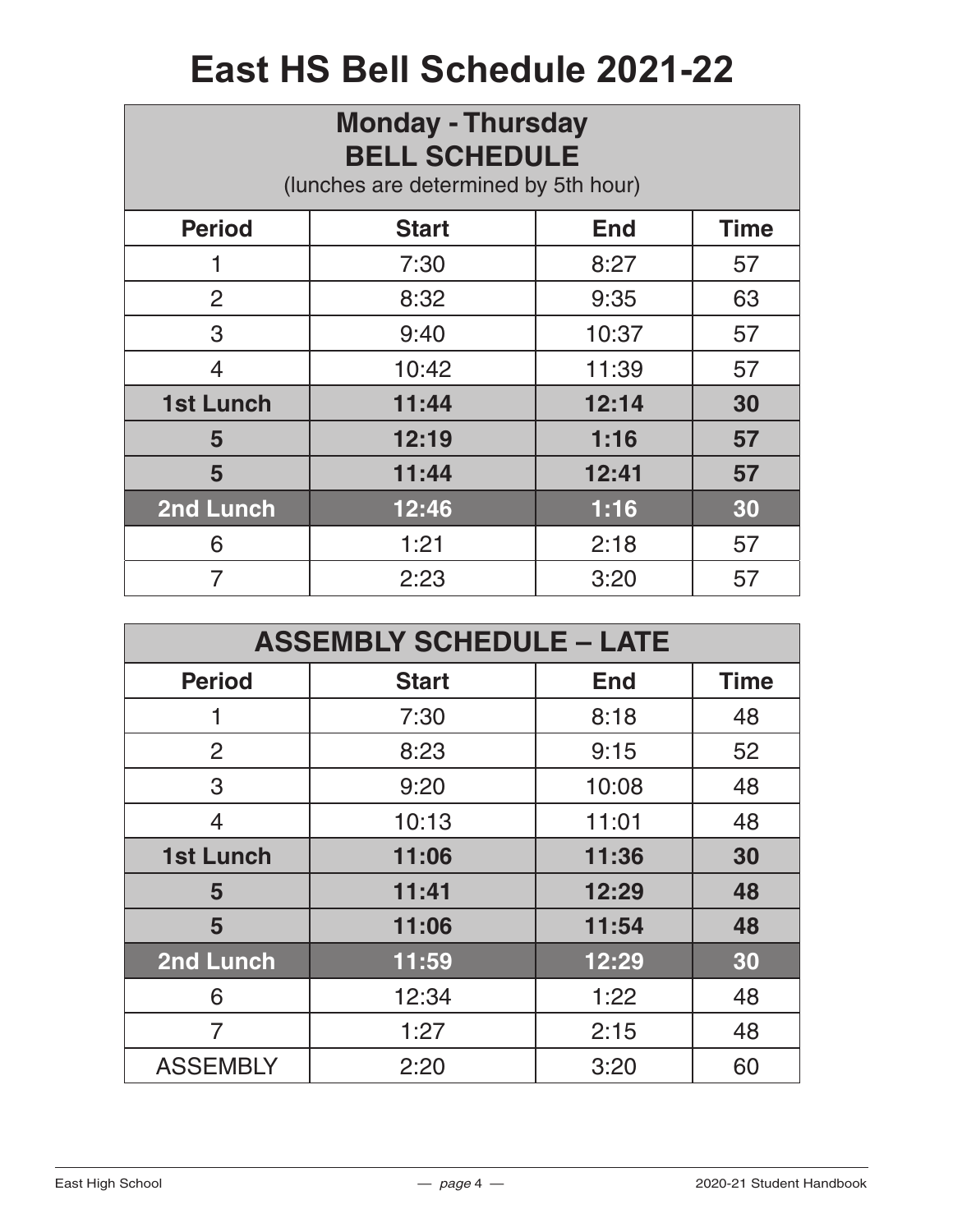| <b>ASSEMBLY SCHEDULE - MID-DAY</b> |              |            |             |
|------------------------------------|--------------|------------|-------------|
| <b>Period</b>                      | <b>Start</b> | <b>End</b> | <b>Time</b> |
|                                    | 7:30         | 8:18       | 48          |
| $\overline{2}$                     | 8:23         | 9:15       | 52          |
| 3                                  | 9:20         | 10:08      | 48          |
| <b>ASSEMBLY</b>                    | 10:13        | 11:13      | 60          |
| 4                                  | 11:18        | 12:06      | 48          |
| <b>1st Lunch</b>                   | 12:11        | 12:41      | 30          |
| 5                                  | 12:46        | 1:34       | 48          |
| 5                                  | 12:11        | 12:59      | 48          |
| 2nd Lunch                          | 1:04         | 1:34       | 30          |
| 6                                  | 1:39         | 2:27       | 48          |
| 7                                  | 2:32         | 3:20       | 48          |

| <b>TWO HOUR DELAY</b> |              |            |             |
|-----------------------|--------------|------------|-------------|
| <b>Period</b>         | <b>Start</b> | <b>End</b> | <b>Time</b> |
|                       | 9:30         | 10:10      | 40          |
| 2                     | 10:15        | 11:00      | 45          |
| 3                     | 11:05        | 11:45      | 40          |
| 4                     | 11:50        | 12:30      | 40          |
| <b>1st Lunch</b>      | 12:35        | 1:05       | 30          |
| 5                     | 1:10         | 1:50       | 40          |
| 5                     | 12:35        | 1:15       | 40          |
| 2nd Lunch             | 1:20         | 1:50       | 30          |
| 6                     | 1:55         | 2:35       | 40          |
| 7                     | 2:40         | 3:20       | 40          |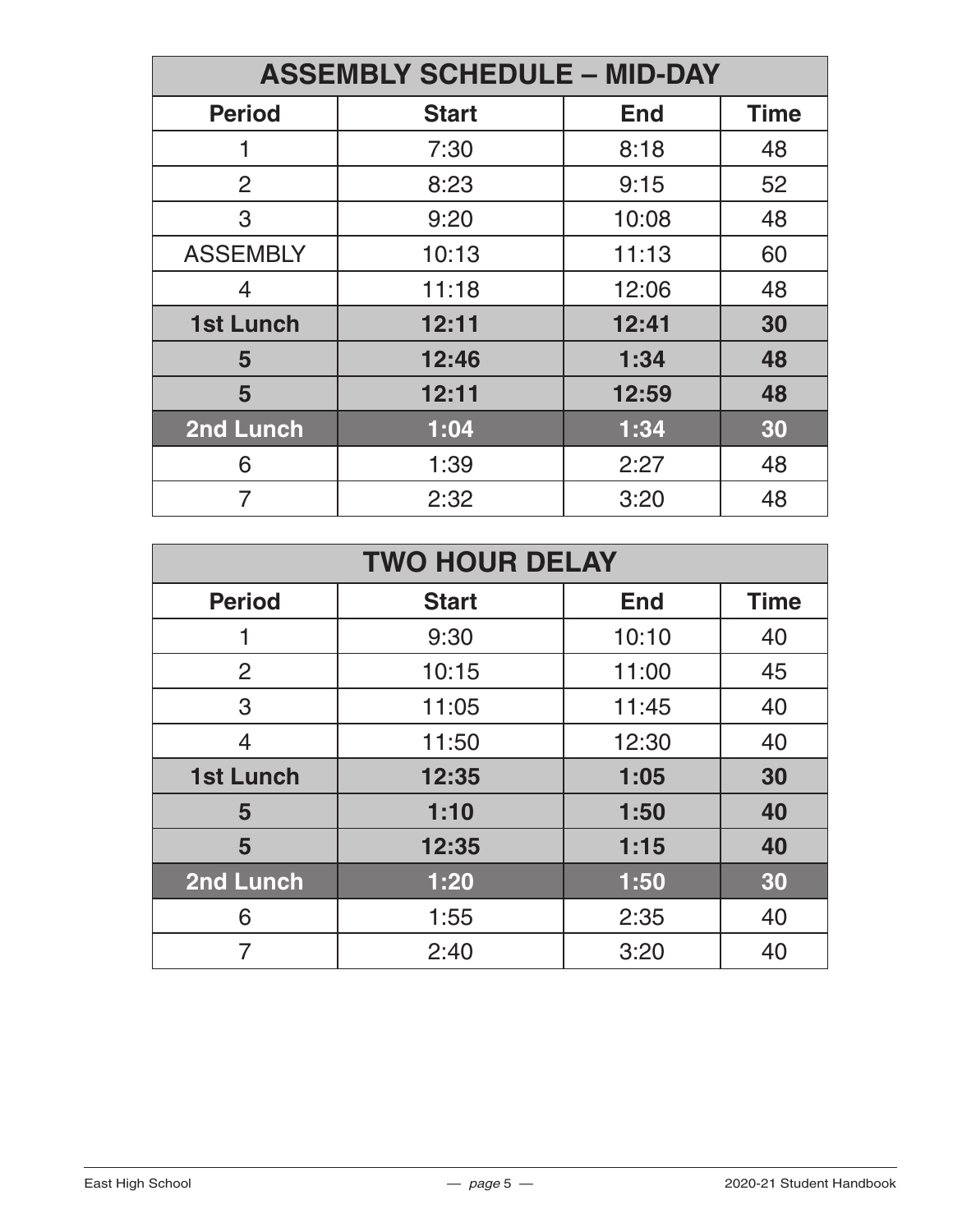## **EAST HIGH SCHOOL ATTENDANCE POLICY**

## **RATIONALE**

Regardless of a child's age, the basic responsibility for attendance at school lies with the student and his / her parents or guardian. The intent of the attendance policy at East High School is to require students to attend class to maximize learning opportunities to achieve district and state goals, requirements, and standards.

#### **DISTRICT 60 BOARD POLICY**

School Board Policy JH Title: Student Absences and Excuses/Tardiness

Regular and punctual attendance is a significant factor in a student's ability to succeed in school. Frequent absences may lead to poor academic work, lack of social development and possible academic failure. Regular attendance is of utmost importance for school interest, social adjustment and scholastic achievement. No single factor may interfere with a student's progress more quickly than frequent tardiness or absence.

Procedure to address unexcused absence and excused absence attendance issues:

The schools shall monitor all student absences and keep separate daily breakdowns of unexcused absences, unexcused tardies, excused absences and excused tardies. Teachers will monitor the student's absence. Should the student begin to fall behind in his/ her work because of absences, **the teacher will** contact the parents by phone or letter to inform them of a possible failure, and contact the student's counselor.

## **ABSENCES-ASSEMBLY DAYS**

On days when assemblies are held, students with pre-arranged appointments must present a note to the attendance office for the pre-arranged absence no later than 8:00 a.m. Absences on assembly days will be considered unexcused unless a doctor's note is presented. Our attendance office has been overwhelmed on assembly days with last minute requests to excuse absences.

## **ABSENCES-SCHOOL APPROVAL FOR EXTRACURRICULAR EDUCATIONAL EXPERIENCES**

A student's request to participate in extracurricular educational experiences outside of the school building may be approved for up to five days under certain circumstances and on a case-by-case basis. Any absences beyond the five days shall be treated as unexcused. Approval shall be left to the discretion of the school's principal. The principal shall use the following criteria in determining whether a student is permitted to engage in said extracurricular educational experiences:

- The student is in good academic standing (passing all classes with a grade C);
- The student has no unexcused absences and no unexcused tardies;
- The student has 5 or fewer excused absences in a semester or 9 or fewer excused absences for the school year
- The student who is pursuing a work-study program under the supervision of the school.
- The student who is attending any school-sponsored activity or activities of and educational nature with advance approval by the administration.

Regular and punctual attendance is expected EVERY day of EVERY STUDENT in EVERY class in accordance with the East High Attendance Policy. Excessive absences may result in failure if work is not made up.

## **ABSENCES-EXCUSED**

**To excuse your student please call the attendance secretary at 549-7222. This phone is available 24 hours a day if you need to leave a message; please notify the school as soon as you know your child will be absent.** Please refer to DISTRICT 60 BOARD POLICY JH under Student Absences and Excuses/Tardiness in the Student Conduct & Discipline Code book for a list of acceptable excuses.

## **ABSENCES-PRE-ARRANGED**

- Students will only be allowed to obtain a **Request for Absence Form**, from their Assistant Principal/Principal.
- A **Request for Absence Form** will be signed **"OK"**, if approved, by an Assistant Principal to the student presenting the request to their teacher.
- The student must return the **Request for Absence** to the main office with proper signatures in order for the absence to be excused. The form must be turned in prior to the absence.
- **• Baby-sitting, working, concerts, job interviews, etc. will not be excused.**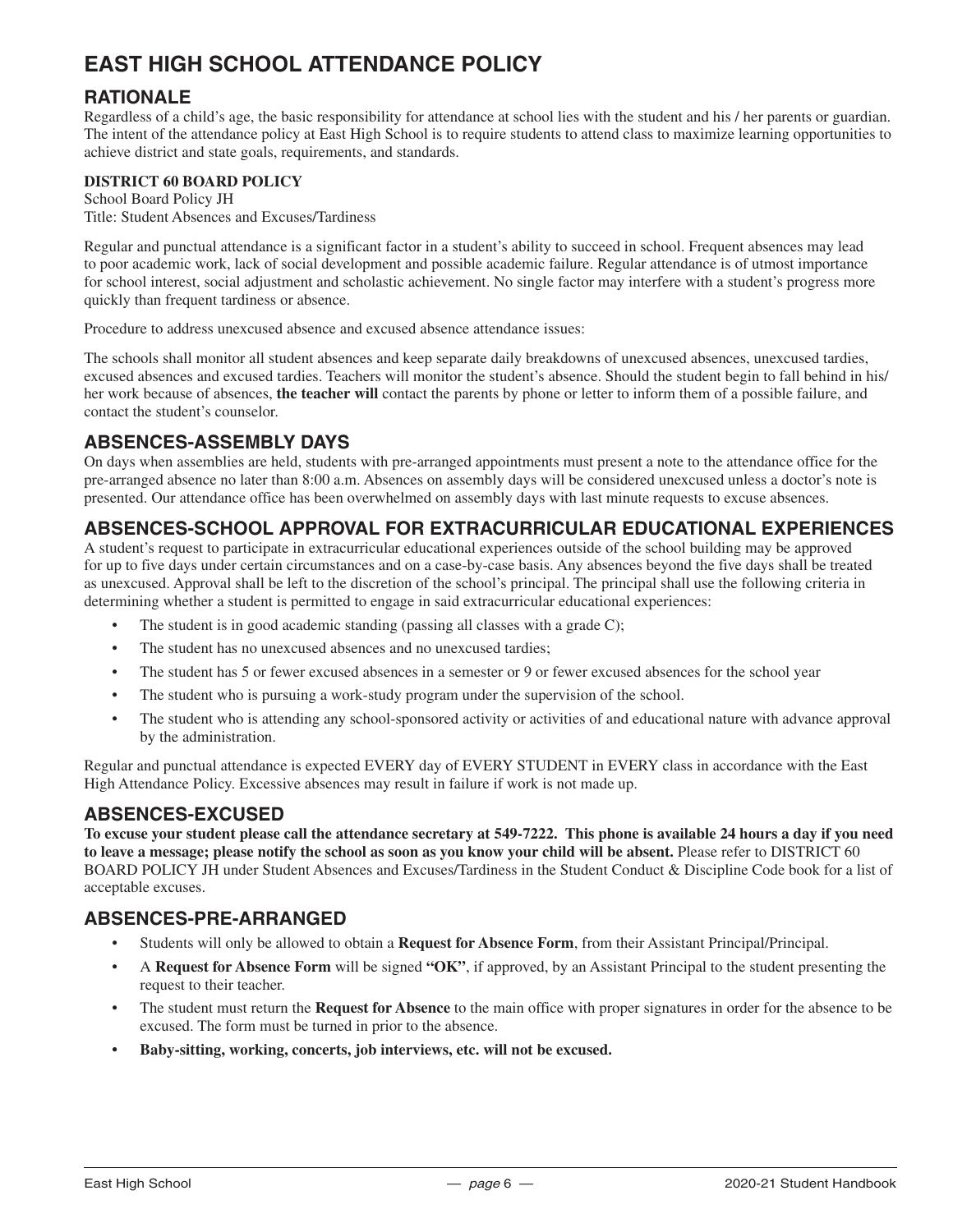## **ABSENCES-UNEXCUSED**

An unexcused absence is an hourly absence which is unexplained or unauthorized and will not be accepted by the school as per District policy.

The student will lose credit points for each class missed, but will be expected to make up work so as not to fall behind in each class. Students will have two (2) days to clear absences before credit can be given. See TRUANCY section for consequences.

## **ABSENCES-MAKE UP WORK**

Make-up work shall be provided for any class in which a student has an excused absence unless otherwise determined by the building administrator. There shall be one day allowed for make-up work for each day of absence. It is the responsibility of the student to pick up any make up assignments permitted on the day he or she returns to class. Make-up work shall be allowed following a suspension with the goal of providing the student an opportunity to keep up with the class and an incentive to attend school.

## **TARDINESS**

Tardiness is defined as the appearance of a student without proper excuse after the scheduled time that a class begins.

- Students who arrive to class late within the first 10 minutes without an approved excuse will be considered unexcused tardy. Accumulation of unexcused tardies is subject to consequences.
- Students who arrive to class more than 10 minutes late without an approved excuse will be considered absent (unexcused) for that class period. Accumulation of unexcused absences is subject to consequences.
- Tardy Sweeps will be held periodically throughout the school year and consequences for being caught in a sweep will be assigned. Consequences for Tardy Sweeps include: Detention, Friday School, ISE, and Suspension.

## **TARDIES-CONSEQUENCES**

he consequences for Tardies are referenced per each period for infractions and ACCUMULATE per each nine-week period.

- Tardies  $1-5$  = detention
- Tardies  $>5 = ISE$
- Tardies  $11+$  = attendance contract, referral to Truancy court

If a student misses an entire class excused or unexcused and is reporting to school for the first time that day, he/she must report to the main office for a tardy slip.

A student will be counted excused when out of school because of a school activity such as: a field trip, debate trip, music trip, JROTC trip, athletic trip, etc. The student will be required to make up the work missed in these classes.

If a student needs to leave school, he or she **must** contact the attendance secretary, counselor, or assistant principal to obtain an **Excused by the Office Slip. IF A STUDENT DOES NOT SIGN OUT, IT WILL COUNT AS AN UNEXCUSED ABSENCE**. If a student leaves school for a **Doctor** or **Court appointment, he / she is required to bring a signed note from the doctor / court upon return to school**.

## **TRUANCY**

Any absence from a class or an activity of which neither parent, guardian, nor the school is aware of at that time, is considered a truancy. A truancy may be a full day or any part thereof. **All unexcused absences** must be cleared through main office.

## **TRUANCY-CONSEQUENCES**

- Assigned to detention
- Assigned to Friday School or ISE
- Daily Attendance Checks
- Attendance Contracts
- Parent Shadowing
- **Suspension**
- Court Intervention
- Fail Class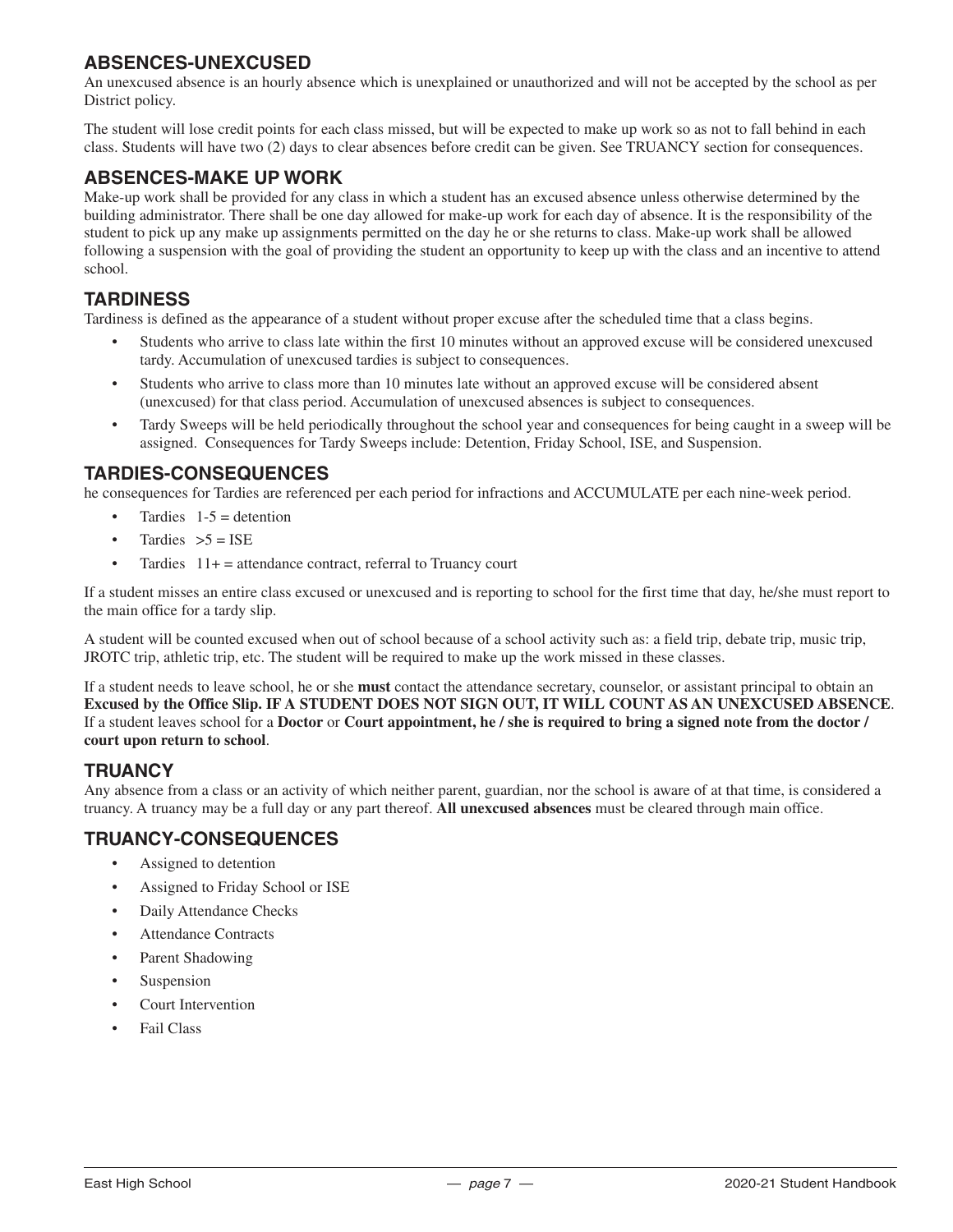## **IN-SCHOOL EXCLUSION GUIDELINES:**

Student will not attend regular classes. Instead, student will be sent to a separate room for the entire day. The student will be required to take his/her lunch in ISE or apart from the other students as designated by the ISE supervisor. The student will be responsible for making up all the "regular" class work missed while in ISE and should meet with teachers prior to ISE to obtain work and explanations of classwork requirements.

- Communication is not allowed with other students in ISE.
- Electronic device and cell phone use is not allowed in ISE.
- Restroom breaks: one in the morning and one in the afternoon.
- Students will be seated at all times in assigned study carrels.
- Students are to be working the entire time and if not, supplementary work or additional days will be assigned.

## **DETENTION**

One hour **AFTER SCHOOL** or fifteen minute **LUNCH DETENTION** with academic or school service assignments will be successfully completed during each detention period. **NOTE:** If student "skips" detention, or fails to complete the detention assignments diligently, Friday School or ISE will be assigned. If student "refuses" detention, Friday School, or ISE, suspension will result and conditions for readmission to East High will include completion of original Detention and / or ISE.

## **DUE PROCESS**

School District No. 60 adheres to the constitutional principle that a student must be guaranteed due process whenever involved in a disciplinary situation which might result in suspension, expulsion, or recommendation for adjustment transfer. The minimum constitutional requirements of due process mandate the student be given:

- 1. Oral or written notice of the charges against him / her;
- 2. Explanation of the evidence school authorities have;
- 3. An opportunity for the student to admit or deny the alleged violation and to give his / her side of the story;
- 4. The length of time the student will be excluded from school.

## **CLOSED CAMPUS**

East High School is a closed campus. Students are not allowed to leave school during lunch or any other time during the school day unless authorized by the main office. **Students are not allowed to go to their cars during lunch unless authorized by the main office and are not allowed in the north parking lot at any time during the school day unless authorized by the main office.**

- 1st offense = 1 day Friday School or I.S.E.
- 2nd offense  $= 2$  days Friday School or I.S.E.
- 3rd+ offense = Out of school suspension and parent conference

## **LUNCHES-APPROVED AREAS**

- Cafeteria
- Student Lounge
- Media Center with a pass from a teacher **prior** to the lunch hour. A staff member must be available in the Media Center for supervision.
- Area by the Eagle
- Front of School from Eagle to flag pole

## **LUNCHES-PROHIBITED AREAS**

- Academic Wings (Unless authorized)
- Hall by the Pool
- Hall by the Gym or in the Gym
- Athletic Fields
- North Parking Lot (Student parking lot)
- West Parking Lot (Teacher parking lot)

During breakfast and lunch, students will be required to eat food that is prepared in the cafeteria, in the cafeteria. No food or drinks will be permitted in the gym, the media center, or the auditorium at any time. Food is permitted in the classroom only at the discretion of the teacher. Soft drinks are not permitted in the classroom. All food purchased in the cafeteria must be consumed in the cafeteria.

**Notice: Video Security recording devices are present and in operation 24 hours per day throughout this facility, in accordance with School District Board Policy JLIF-R, Use of Electronic Recording Equipment.**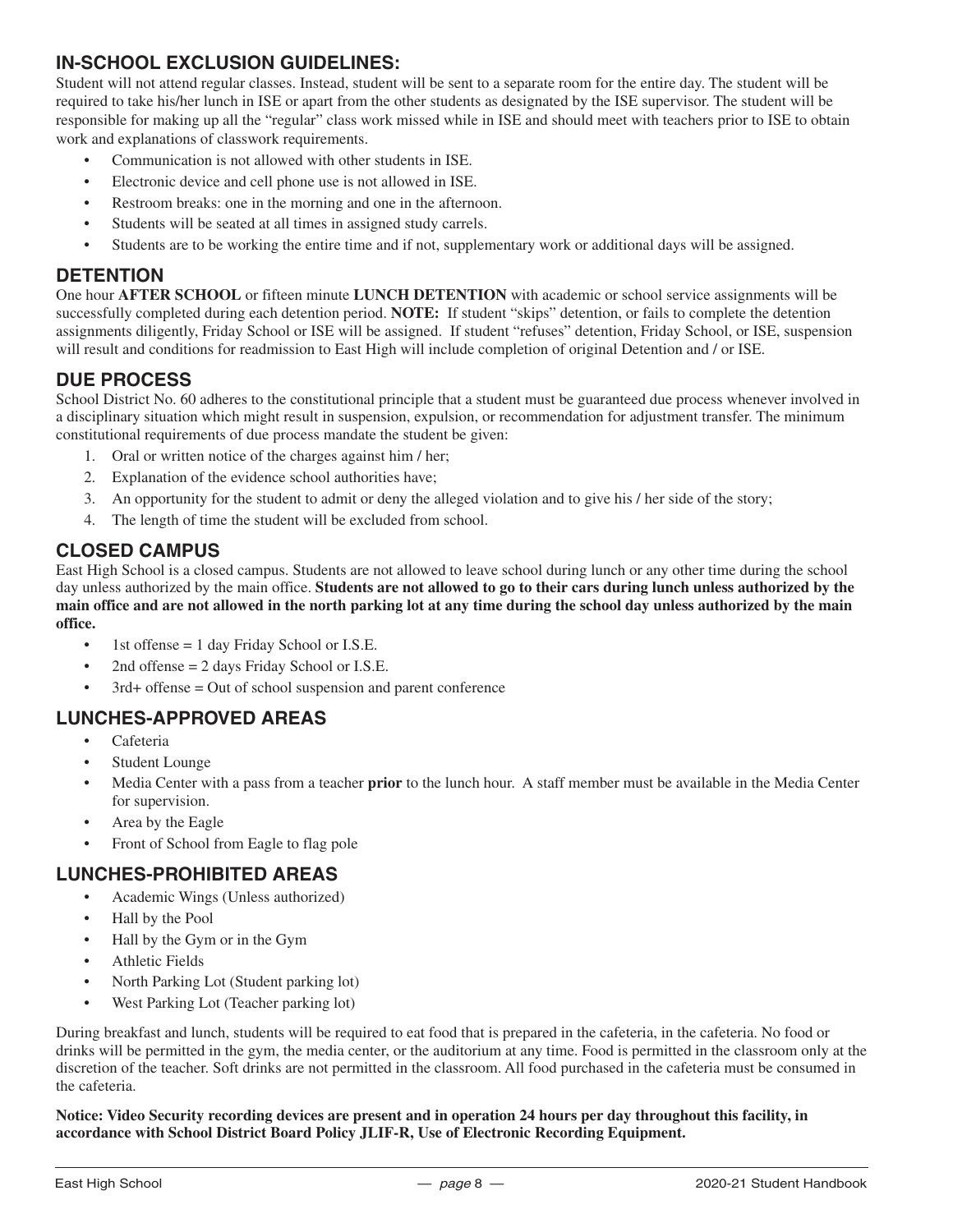## **DRESS CODE**

Students are required to wear appropriate school attire based on District policy.

## **DRESS CODE-CONSEQUENCES**

- Student required to change clothing
- **Detention**
- Friday School
- ISE
- **Suspension**

## **HATS**

Per District Policy, use of any style of HAT/BEANIE on campus is prohibited. Hats must be stored in student lockers during the entire school day. Consequences for violation include:

- Escort to locker to store hat (1st offense)
- Confiscation for pick up by student after school
- Confiscation for pick up by parent
- See Defiance consequences
- **Suspension**

## **HALL PASSES**

Teachers issue Hall passes to students who must pass through the halls while classes are in session. A student who is in the halls while classes are in session must have a hall pass.

## **FIGHTING**

Fighting is prohibited. Students who are involved in a fight will automatically be suspended for a minimum of 3 days on the first offense and will be referred for a ticket by the School Resource Officer with court action.

## **CELL PHONES, CAMERA PHONES AND OTHER WIRELESS COMMUNICATION DEVICES**

Student possession and use of cellular phones, camera phones, pagers, and other wireless communication devices on school campuses and school buses, at school-sponsored activities and while under the supervision and control of school district employees is permitted under circumstances described herein.

All students may use these devices on campus before school begins and after school ends. Students in high school grade 9-12 also may use such devices during lunch period.

These devices must be kept out of sight and on off mode during the instructional program. Unauthorized use of such devices disrupts the instructional program and distracts from the learning environment. Therefore unauthorized use is grounds for confiscation of device by school officials, including classroom teachers. For a first offense, the student may pick up his or her device from a school teacher at the end of the class period and parent/guardian will be notified by the teacher. On a second offense, the device will be confiscated and kept in the principal's office until the end of the school day and parent/guardian will be notified. Subsequent offenses will require that the parent retrieve the device and consequences for defiance will be initiated. If a student violates this policy during testing, other penalties under district policy will be administered. In addition, criminal penalties may be enforced by law enforcement if the device is used in a criminal act. Threats by text messages, cell phone messages or internet messages will be considered a violation of the district's anti-harassment and bully prevention policies.

**Any student who chooses to bring a cell phone, camera phone or other wireless communication device to school shall do so at his or her own risk. School personnel shall not be responsible for loss or theft of the device.**

## **DISRUPTIVE OBJECTS**

Glass bottles will not be allowed on campus because of the danger of broken glass. **Radios/MP3 players (including earphones), laser pointers, other types of electronic devices**, will not be allowed unless approved for instructional purposes by the Principal. **East High School will not be responsible for lost or stolen electronic devices.**

## **SKATEBOARDS**

Use of any style of skateboard on campus is prohibited. Skateboards used for transportation to and from school must be stored in student lockers during the entire school day. Consequences for violation include:

- Confiscation for pick up by student after school
- Confiscation for pick up by parent
- See Defiance consequences
- Suspension/loss of privilege
- East High School is not responsible for lost, stolen, or damage to such items.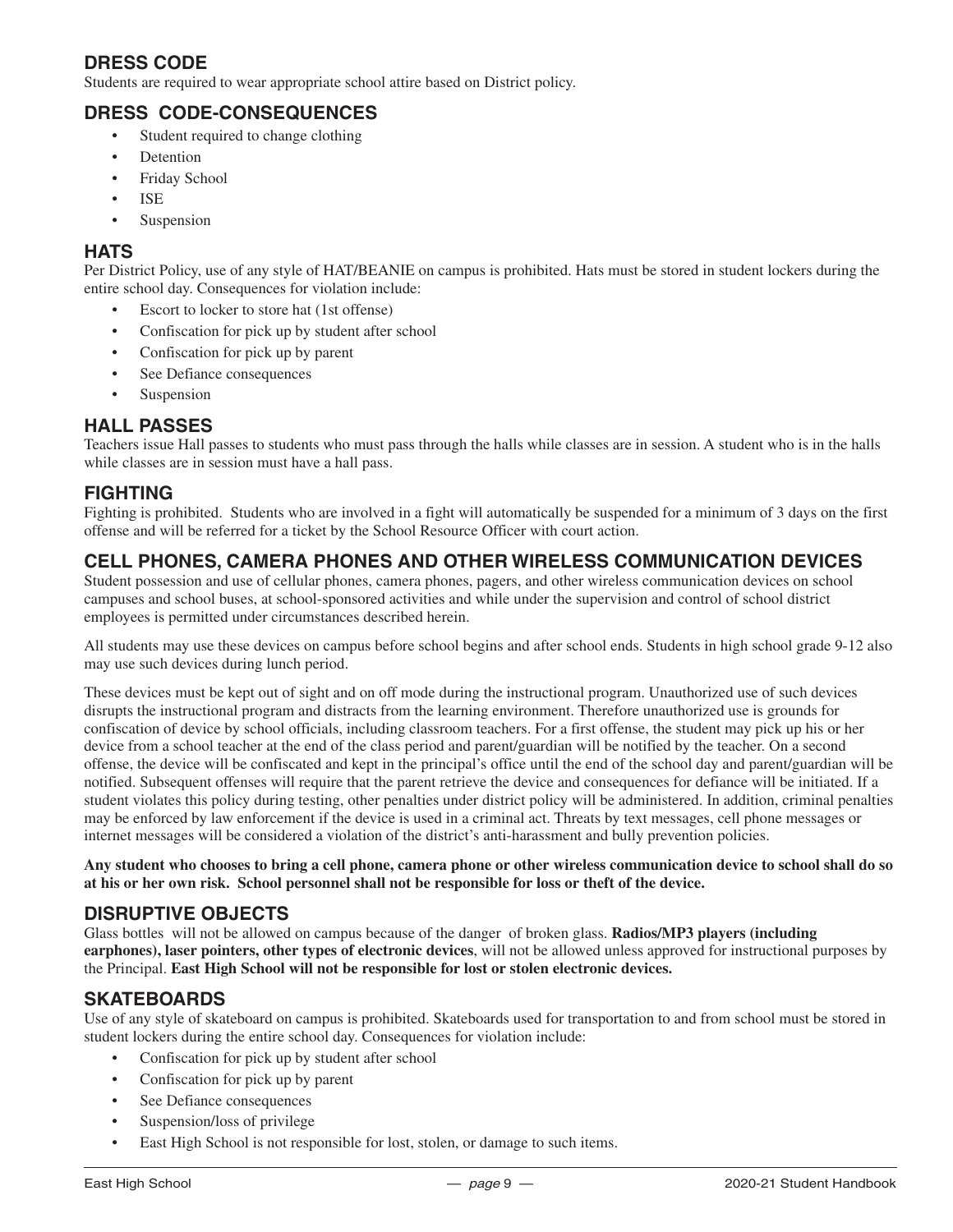## **BULLYING**

Bullying is one or more of the following behaviors that occurs to the point of interfering with the student's educational opportunities: School Board Policy JICDE Title: Bullying Prevention in Student Conduct & Discipline Code book.

- When a person is exposed, over time, of repeated negative actions.
- When one person has more power, so the person being victimized feels that he/she can't defend him/herself. When a person, who is a target, may feel embarrassed, hurt, scared, and/or angry.

Bullying will not be tolerated. Unacceptable behaviors that interfere with the respect, responsibility and safety of students include all aspects of bullying:

- Physical aggression: pushing, grabbing, hitting, shoving, pinching, spitting, tripping, etc. Social alienation: gossiping, embarrassing others, ethnic slurs, excluding from a group, comments made towards a person regarding their choice of practice of an alternative lifestyle, etc.
- Verbal aggression: mocking, put-downs, using profanity at others, etc.
- Intimidation: threatening others to do something, threatening with a weapon, playing a dirty trick, hazing, etc.

## **CYBER BULLYING**

Willful and repeated harm inflicted through the use of computers, cell phones, and other electronic devices. The following are examples of cyber bullying, when they are intentional, repeated, and result in harm to another:

- Sending text messages over the Internet or using a cell phone
- Posting text, images, audio or video to a Web page
- Sending or posting text, images, audio or video on or over the Internet or through a cell phone network
- Sending a picture or video via the Internet or using a cell phone

Cyber bullying can result in discipline whether it occurs on or off campus, irrespective of whether it involves an electronic device at school, at home, or at a third-party location, if it results in a substantial disruption of the school learning environment as defined in this policy.

Generally speaking, any communication that has been perceived by a student as unwanted, vulgar, obscene, sexually explicit, demeaning, belittling, or defaming in nature or is otherwise disruptive to a student's ability to learn and a school's ability to educate its students in a safe environment, or that causes a reasonable person to suffer substantial emotional distress or fear of bodily injury, will be subject to discipline.

Bullying cannot be investigated or corrected by the district until the district has been made aware of such bullying. Therefore, persons are directed to report all incidences of bullying to a teacher, counselor, assistant principal or principal in their school building.

Any student found to be participating in, contributing to, and/or encouraging acts of cyber bullying and/or harassment toward another student or staff member will be disciplined. Some items that may be considered: how the misconduct affected one or more students' education; the type, frequency, and duration of the misconduct; the number of persons involved; the subject(s) of harassment or discrimination; the situation in which the incident occurred; and other related incidents at the school. Any cyber bullying that has been perceived as a criminal act, such as a threat to one's personal or physical safety should be subject to discipline and result in the notification of law enforcement.

## **SUSPENSION**

A suspension is a disciplinary action taken by a school official, which temporarily prohibits a student from attending class and other school events for a given time. Class time lost due to a suspension will be considered to be an unexcused absence and make up work will count for no less than 100%. The full purpose of suspension can only be effective if the parents and students make the suspension period something more than a vacation from school.

## **SUSPENSION-PARENT CONFERENCE**

Specifically, when a parent conference is indicated, it is "mandatory", and the student will not be readmitted to school until this requested conference takes place (an open-ended suspension will be in effect).

## **DISPLAY OF AFFECTION**

Relationships between students attending East High will provide for some of the fondest memories. Gestures of congratulations such as embraces and handshakes are examples of appropriate behavior. Kissing, inappropriate touching and embracing of a personal nature between students is not acceptable. Please do not embarrass other students and staff with these acts of affection.

## **SEXUAL HARASSMENT**

Acts of sexual harassment will not be tolerated and will be dealt with in accordance with the District Policy. See Pueblo School District 60 Student Conduct and Discipline Code (file JBB and JBB-AC)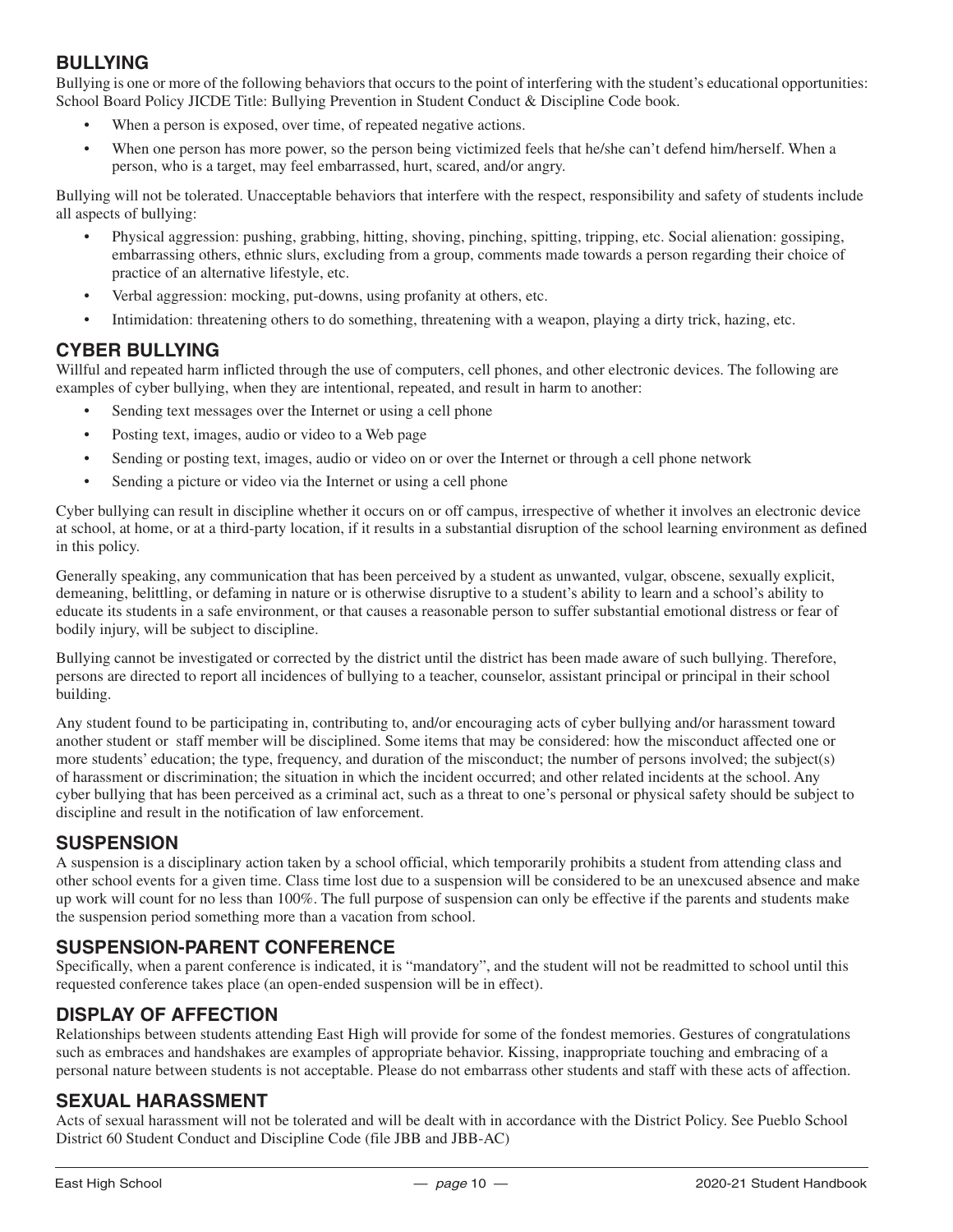## **ANTI-HARASSMENT**

Reporting, receiving and the consequences of bullying incidents will follow the same procedures and guidelines as the antiharassment policies JBA and JBA-R. Any person, student, adult, school personnel and school visitors will follow the antiharassment policies set forth by the school board. The school district shall act to investigate all complaints of bullying formal or informal, verbal or written and to discipline or take action against any member of the school community who is found to have violated this policy. Appropriate corrective action includes taking necessary steps to end the behavior, to prevent bullying from recurring and to prevent retaliation against anyone reporting the bullying investigation. In addition, the bullying shall be disciplined according to any applicable discipline policy.

## **STUDENT IDENTIFICATION CARDS**

At the beginning of each school year, all students are required to have a student I.D. card made for their use. This form of identification is used for many functions and activities at East such as: pep dances, voting, attending assemblies, and annual purchases, and use of the internet. It consists of a picture, a signature, the student's I.D. number, and year of graduation of each student. The student I.D. will be used for many purposes; therefore, students are expected to carry them at all times. Students will be required to show their school ID to enter dances. At the start of each school year, students will be charged \$1.00 (Class Dues) to be placed in their particular class account to be used for the prom and senior gift. Lost student ID's will be replaced at a cost of \$5.

## **STUDENT PARKING REGULATIONS**

- *• Student parking is strictly limited to the North parking lot.*
- All students must be licensed and the vehicle they drive must be insured. **The school is not responsible for your vehicle or its contents.**
- Loitering in the parking lot is prohibited.
- The speed limit in the parking lot is **10 M.P.H.** and is strictly enforced for the safety of everyone.
- Vehicles parked on school property are subject to search if there are reasonable grounds to believe drugs, weapons, or other such contraband are present.
- It is considered a privilege to park on school property and as parking is sometimes limited; it is on a first come first serve basis.
- Students who violate the parking policy will lose their parking privileges. District policy JK, Student Discipline, and sub codes.

## **RELEASE OF INFORMATION TO MILITARY**

Federal and State legislation in addition to policy established by the Pueblo School District No. 60 Board of Education authorize the release of names, address and telephone numbers of students to armed forces recruiting officers. We release the information of all seniors unless we have a written request to the contrary. The regulations and procedures clearly specify that it is the parent's responsibility to notify us in writing if you do not want this information on your son/daughter released. Forms for such request will be given to students at the beginning of the school year or are available in the Counseling Office.

## **STUDENT GRIEVANCE PROCEDURE FOR DISCRIMINATION COMPLAINTS**

Student complaints alleging discrimination on the basis of race, color, religion, national origin, sex, or handicap must be filed in writing. All complaints will be handled in a prompt and equitable manner. The procedure to follow is listed below:

- 1. Timely resolution of student complaints is dependent upon prompt reporting of the alleged discrimination. Students should file a written complaint within five school days of the time the student first had knowledge of the alleged discrimination. Acceptance of written complaints filed after the five-day limit will be at the discretion of the principal on a case-by-case basis.
- 2. The complaint shall be filed with the assistant principal at the high school and middle school levels and directly with the principal at the elementary school level.
- 3. The principal or principal's designee will render a written decision within fifteen (15) school days from the date the complaint was filed.
- 4. If the complaint is not resolved at the level of the principal, the student may appeal to the Administrative Assistant to the Superintendent of School District No. 60 at the Administrative Services Center in writing within five (5) days of the principal's decision. The Assistant to the Superintendent shall render a written decision within fifteen (15) school days from the date of the filing of the appeal.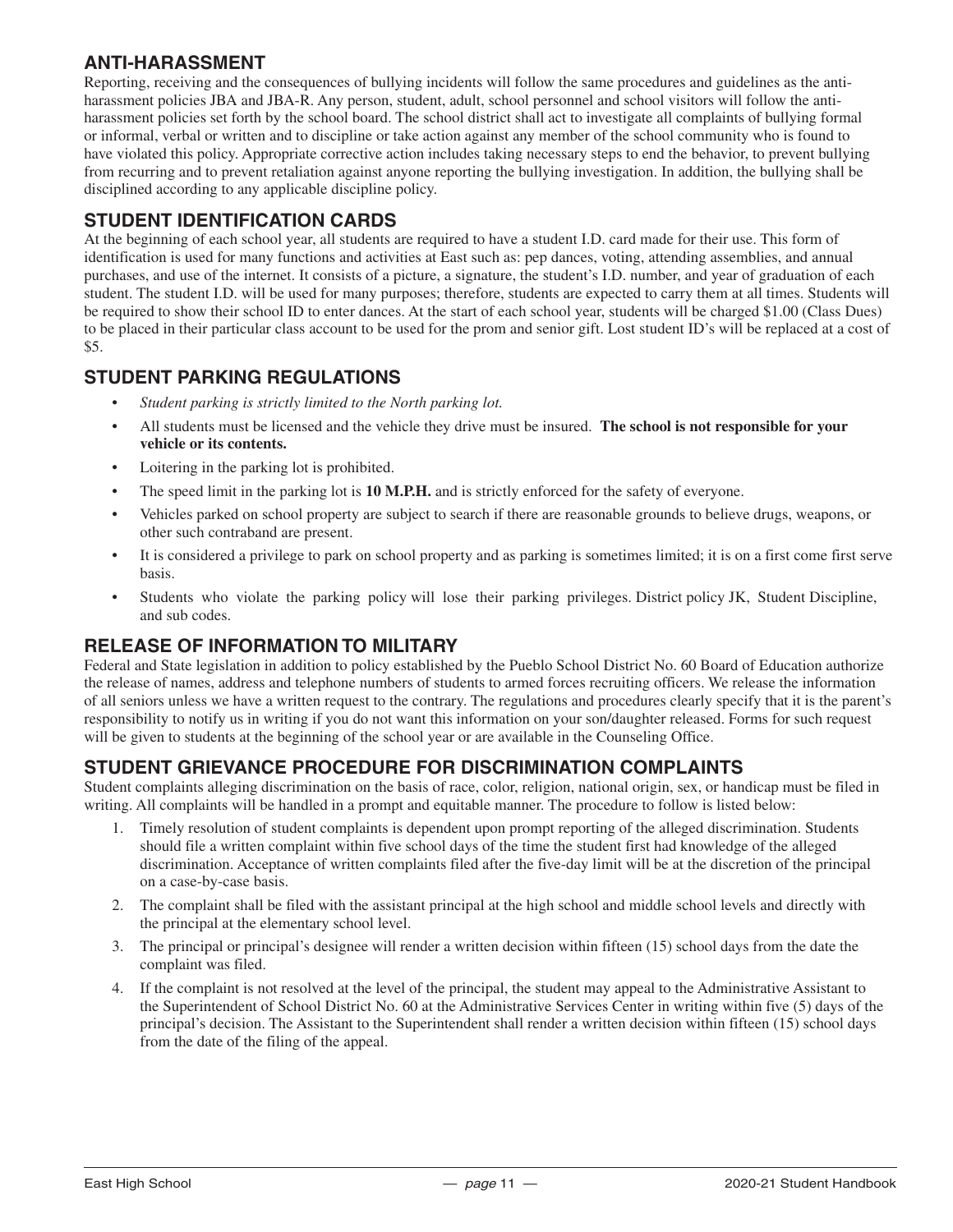## **NO SMOKING SMOKING REGULATIONS**

Pueblo School District No. 60 is committed to providing a healthy, comfortable, and productive environment for all students. This goal can only be achieved through ongoing efforts to protect nonsmokers and to help students adjust to restrictions on all forms of tobacco use.

Students, patrons, and visitors **SHALL NOT USE TOBACCO IN ANY MANNER INCLUDING VAPOR DEVICES/E-CIGARETTES**

## **TOBACCO/VAPOR DEVICE-CONSEQUENCES**

## **Outside On School Grounds**

**First Infraction:** One day detention **Second Infraction:** ISE

**Third Infraction:** Suspension. Parent conference upon re-entry.

## **Inside The Building**

**Any Infraction #: Automatic suspension**

**According to State Law, students found to be in possession or use of tobacco products can be issued a citation by the School Resource Officer.**

**All Vapor Devices will be confiscated for parent pick up only.**

## **STUDENT DRUG, ALCOHOL AND CONTROLLED SUBSTANCE OFFENSES**

See Student Conduct & Discipline Code Book, District Policy JICH-R

## **INTERNET POLICY**

East High School is linked with the District 60 Net, which allows access to unlimited information. Every individual using school equipment and networks must submit a School District 60 Internet Contract signed by the student and a parent/guardian. By signing the official contract/agreement, students and parents agree to abide by all laws and terms of the agreement. Illegal or unauthorized use of the Internet could result in legal prosecution. Contracts are available in the East High School Main Office.

## **GANGS AND GANG-RELATED AFFILIATON and ACTIVITIES**

East High School administration and staff shall provide an orderly safe learning environment for all students. By this policy, East High School acts to prohibit the existence of gangs on school property or at any activity associated with or under the general guidance of school authorities. "Gang" as used in this policy shall mean two or more individuals who associate with each other primarily for criminal, disruptive and/or other activities prohibited by law and/or by the school or District's rules and regulations. District policy: JICF

#### **NO STUDENT:**

- 1. Shall possess, use, distribute, display or wear, any clothing, jewelry, emblem, badge, symbol, sign or color which is evidence of membership or affiliation with any gang:
- 2. Shall draw gang graffiti or distribute gang-related literature on any personal possession within the school including lockers, books, backpacks, papers, etc.:
- 3. Shall use any speech or act in furtherance of gang activity:
- 4. Shall solicit others for membership in any gang:
- 5. Shall request any person to pay protection or otherwise act to extort any person:
- 6. Shall commit any other illegal act or other violation of school district policies:
- 7. Shall incite other persons to act with physical violence upon any other person:
- 8. Shall attend any activity that could be interpreted as relating to gangs or gang activity.

## **GANGS AND GANG-RELATED AFFILIATON and ACTIVITIES-CONSEQUENCES**

Any student who violates this policy is subject to the rules and regulations of East High School as it applies to Gang Related Misconduct. All gang-related paraphernalia or materials will be confiscated. Violation of this policy states that the student will have a three day suspension. Further violations of school policy will result in severe disciplinary action being taken by East High School administration.

## **PAYMENT OF FEES OR FINES**

For a check to be an acceptable form of payment it must include the payer's current, full and accurate name, address and telephone number. When paying by check the check writer authorizes checks returned unpaid and any State allowed fee of \$25 to be recovered electronically or by draft. Alternative forms of payment may be used instead of a check payment (cash or money order.) Payment by check may be denied when multiple checks have been returned from the same account or check writer.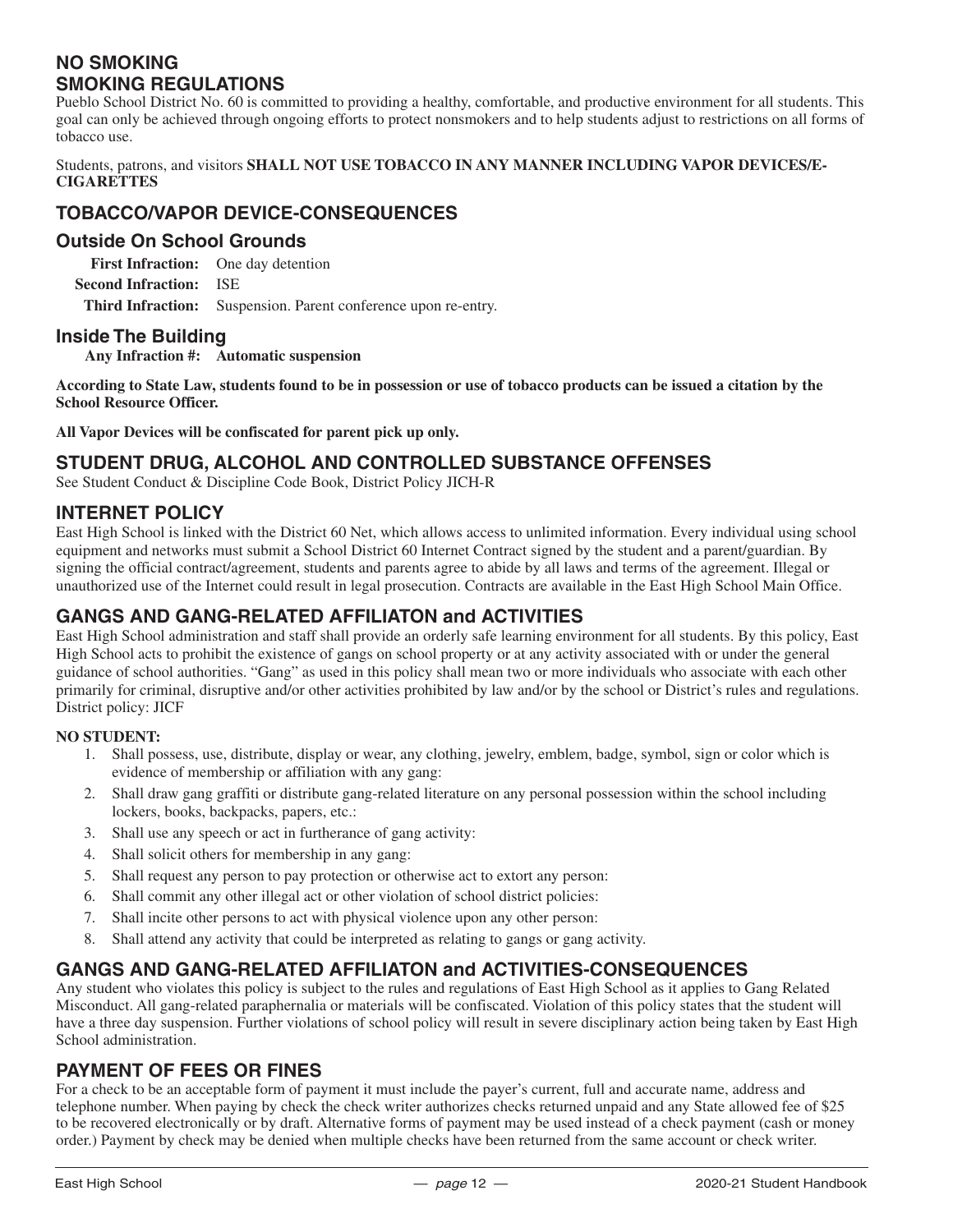## **ACADEMIC POLICIES**

#### **Students have a right to:**

- be in a safe and supportive learning environment, free from discrimination and bigotry;
- know what is appropriate behavior and what behaviors may result in disciplinary actions;
- be counseled by members of the professional staff in matters related to his/her behavior as it affects his/her education and welfare of the school;
- due process of the law in instances of disciplinary action for alleged violations of school regulations for which he/she may be suspended or removed from class.

#### **Student Responsibilities:**

- be responsible for my education
- come to school on time
- complete the community service hours required each year
- complete the personal project (10th grade year)
- be prepared with appropriate materials and assignments for all classes
- appear for each of your classes at the start time, ready to work
- show respect to all members of the learning community ensuring that there is no racism and bullying
- resolve conflicts peacefully, avoid fighting inside or outside of school or at program sites
- behave respectfully, without arguing, and cooperate when a staff member gives a direction or makes a request. Students will be given the opportunity to voice their concerns at an appropriate time if they do not agree with the request
- take responsibility for your personal belongings and respect other people's property
- follow the uniform policies
- keep parents/guardians informed about school-related matters.
- follow the District Student Conduct and Discipline Code book and school policies outlined in the East High School Student Handbook.
- share information with school officials that might affect the health, safety or welfare of the school community

#### *Parent Responsibilities:*

- encouraging your child to be a respectful and peaceful member of the school community
- discussing the contents of the Discipline Code with your child
- discussing the academic plan with your child
- participating in any discussions and decisions concerning your child's education
- attending scheduled appointments with school staff
- providing the school with current telephone numbers and emergency contact information
- alerting the school if there are any significant changes in your child's health, or well-being that affects his/her ability to perform in school
- assuring that my student is in appropriate dress each day and monitor attendance and grades frequently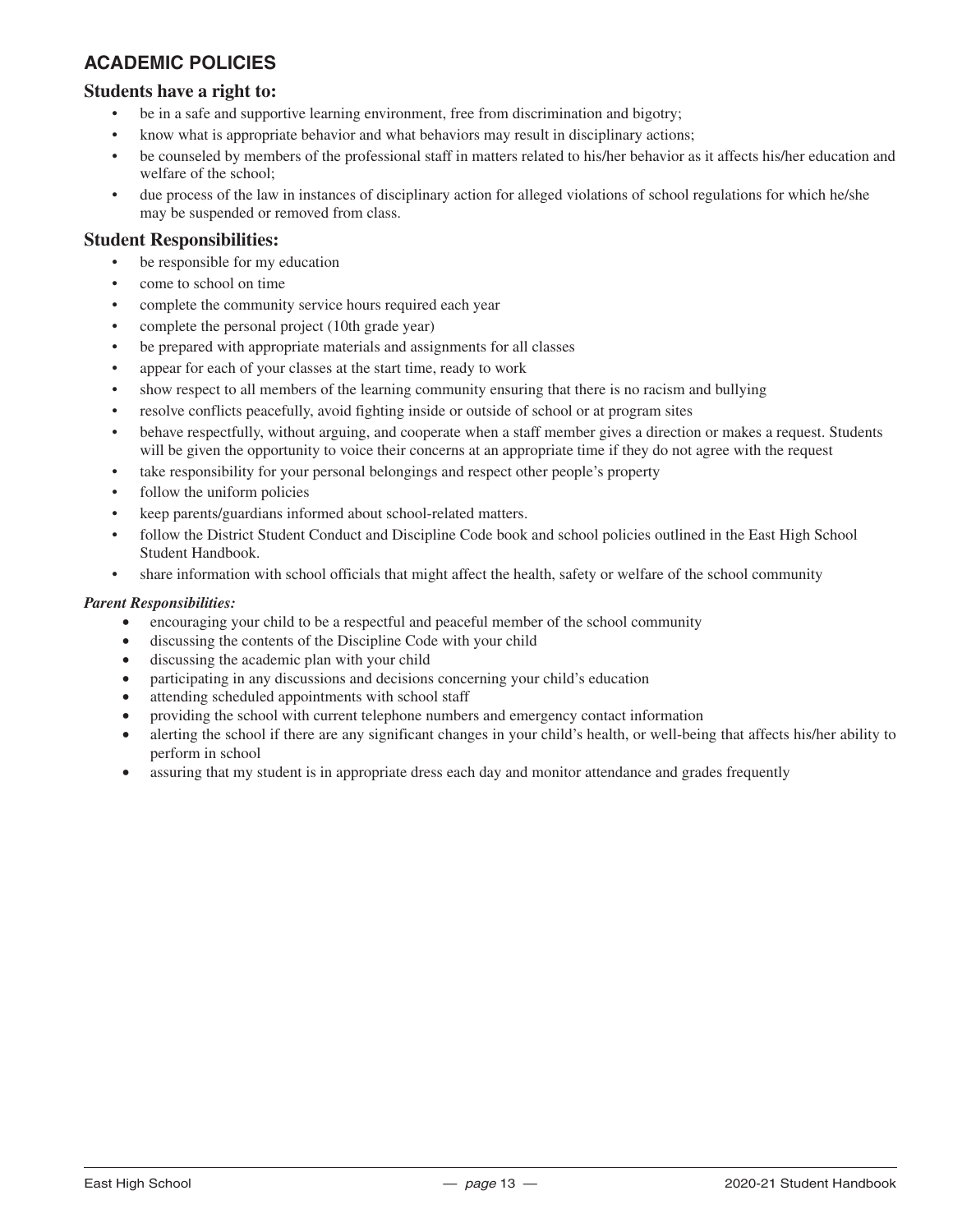## **GRADUATION REQUIREMENTS**

## **COMMENCEMENT**

## **Class of 2021 and Beyond Graduation Requirements**

All graduating students must have earned a minimum of 24 credits. Students must meet the minimum course requirements: 4 credits - English Language Arts, 3 credits - Math, 2 credits - Social Students, 2 credits – Science, 1 credit - Physical Education/Health, 11 credits - Electives, 1 credit – Demonstration of Competency, 5 hours per year or total of 20 hours Community Involvement Hours. Students with Individual Education Plans or Advanced Learning Plans may have alternate pathways to a Pueblo District No. 60 high school diploma.

## **Career Plus Avenue**

*Plan of Course Study*

4 Credits English Language Arts 3 Credits Math 3 Credits Social Studies 3 Credits Science 2 Credit World Language 1 Credit Physical Education/Health 7 Credits Electives 1 Credit Demonstration of Competency\*\* Community Involvement Hours *5 per year = 20 hours total for graduation*

## **24 Total Credits Required for Graduation**

## **Career Options Avenue**

*Plan of Course Study*

4 Credits English Language Arts

- 3 Credits Math
- 2 Credits Social Studies
- 2 Credits Science
- 1 Credit Physical Education/Health

11 Credits Electives

1 Credit Demonstration of Competency\*\* Community Involvement Hours

 *5 per year = 20 hours total for graduation* 

#### **24 Total Credits Required for Graduation**

## **Career Now Avenue\***

*Plan of Course Study*

- 4 Credits English Language Arts
- 3 Credits Math
- 2 Credits Social Studies

2 Credits Science

1 Credit Physical Education/Health

11 Credits Electives

1 Credit Demonstration of Competency\*\* Community Involvement Hours

*5 per year = 20 hours total for graduation* 

#### **24 Total Credits Required for Graduation**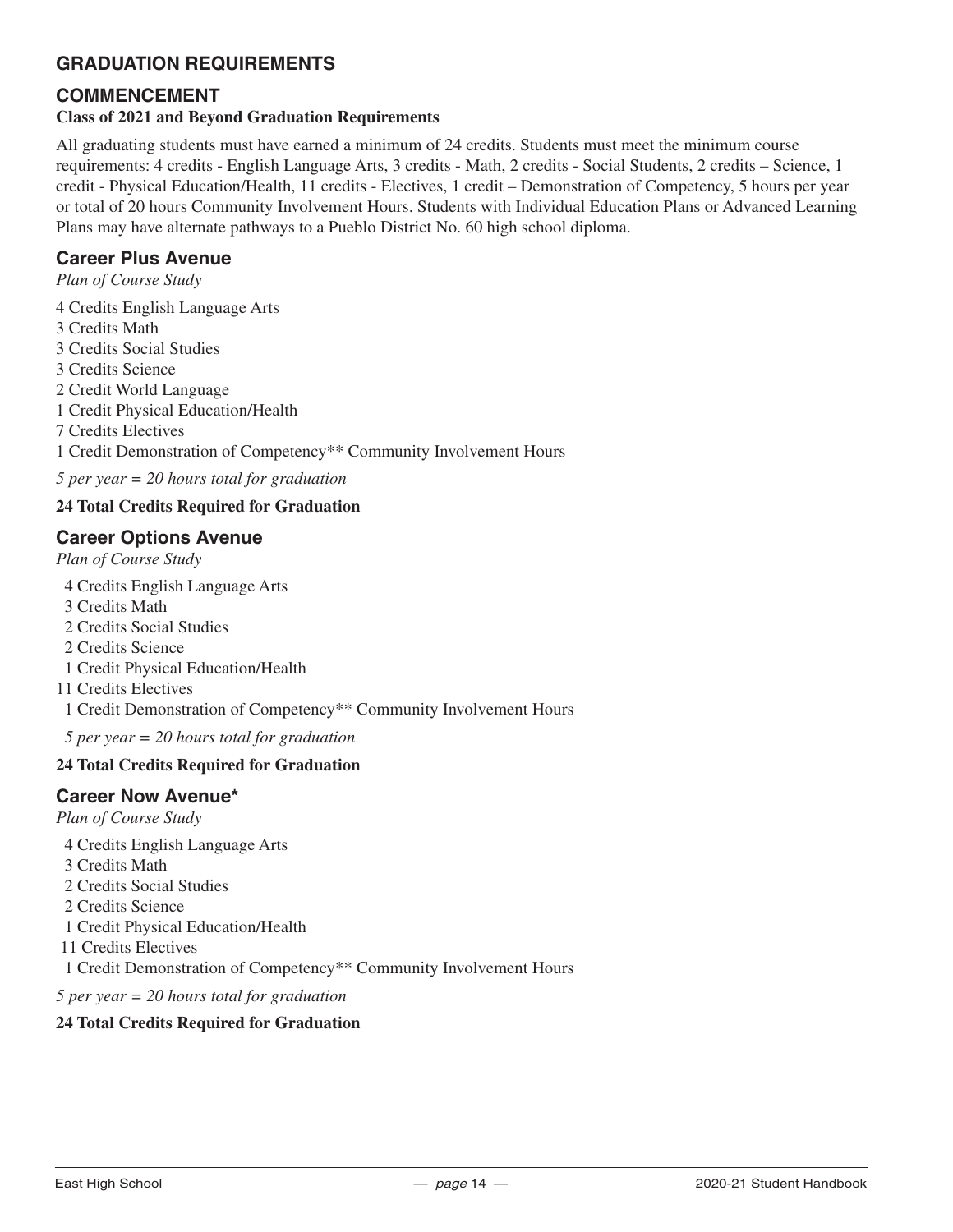## **Demonstration of Competency**

#### **Classic ACCUPLACER**

English - 62 on Reading Comprehension or 70 on Sentence Skills Math - 61 on Elementary Algebra

#### **Next Generation ACCUPLACER**

English - 241 on Reading or 236 on Writing Math - 255 on Arithmetic (AR) or 230 on Quantitative Reasoning, Algebra, and Statistics (QAS)

#### **ACT**

18 on ACT English 19 on ACT Math

#### **ACT WorkKeys**

National Career Readiness Certificate English - Bronze or Higher Math - Bronze or Higher

ASVAB English - 31 on the AFQT Math - 31 on the AFQT

#### **Concurrent Enrollment**

English & Math- Passing grade per district and higher education policy

**District Capstone** – Individualized

**Industry Certificate** – Individualized

#### **International Baccalaureate (IB)**

English - 4 Math - 4

#### **SAT**

SAT Scores update for new SAT (2016) English - 470 Math 500

**Collaboratively-developed, standards-based performance assessment** 

English and Math - State-wide scoring criteria

## **Class of 2022 Grade Point Average/Latin Laude Honor System**

Grade point average (GPA) for students graduating in 2022 and thereafter are calculated on the basis of a 4.0 grade point scale.. Honors, Advanced Placement (AP), International Baccalaureate (IB), and college-credited courses, will receive additional weight. Grade points are awarded as follows:

| Grade | <b>Points Earned</b> | <b>Honors Courses</b> | AP, IB, College | <b>Percent Range</b> |
|-------|----------------------|-----------------------|-----------------|----------------------|
| A     | 4.0                  | 4.5                   | 5.0             | $100 - 90\%$         |
| B     | 3.0                  | 3.5                   | 4.0             | $89 - 90\%$          |
| C     | 2.0                  | 2.5                   | 3.0             | $79 - 70\%$          |
| D     | 1.0                  | 1.5                   | 2.0             | $69 - 60\%$          |
| F     | $\left( \right)$     |                       | $\theta$        | Below $60\%$         |

S - Satisfactory earns credit but no points

U - Unsatisfactory earns no credit and no points

GPA shall be determined by dividing the total number of points earned by the total number of classes taken in 9th, 101, 11th, and 12th grade.

*\* Postsecondary institutions may use either weighted or unweighted GPAs for admissions and scholarships. Check with your counselor or postsecondary institutions early to determine whether a weighted or unweighted GPA is used.*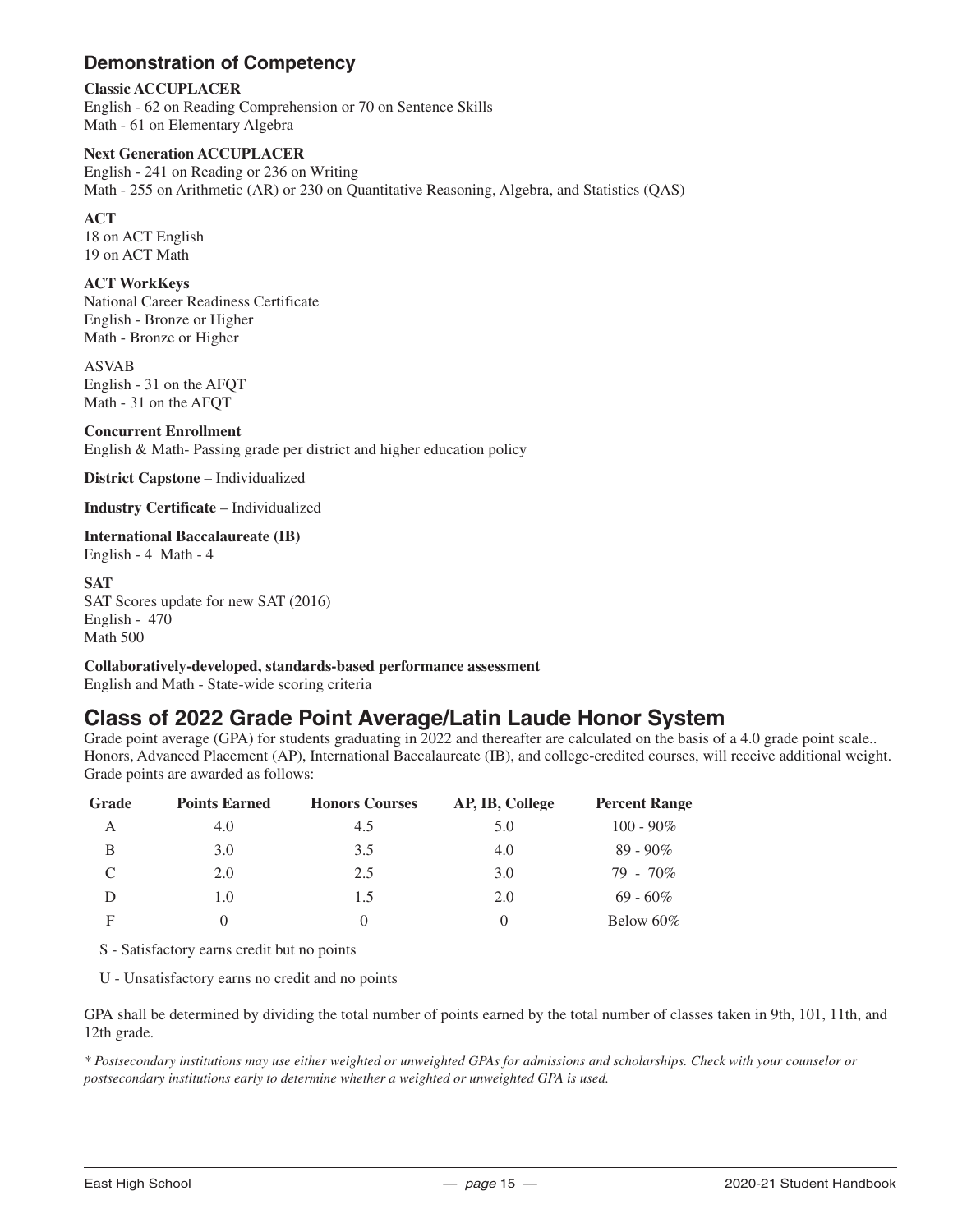## **Tiered Laude System**

Graduating seniors may earn one of the three Laude Honors by meeting the following requirements:

**Summa Cum Laude** ("with the highest honor") – students earning a 3.8 GPA or higher **Magna Cum Laude** ("with great honor") – students earning a 3.60-3.79 GPA **Cum Laude** ("with honor") - students earning a 3.4-3.59 GPA

Honors points are to recognize students who have excelled in AP, IB, and/or college-credited courses. Honors designations are added based on the number of Laude points a student earns through their senior year:

## **Number of Laude Points Laude Designation Earned by End of Senior Year**

 with *"Distinction"* 19 or more Laude points with "Honors" 16 to 8.5 Laude points with *"Merit"* 3 to 5.5 Laude points

## **Laude System - Honors Designation**

\*Students enrolled in AP and IB courses will receive both a Laude weighted credit and Laude point with or without sitting for a national exam

## **Honor Roll and Academic Lettering**

Students overall GPA will be used to determine Honor Roll and Academic Lettering each semester by using the following criteria:

- Students earning a 3.8 or higher for completing a full course load during the semester will earn an academic letter. After the initial letter, students may earn a bar by earning a 3.8 or higher in following semesters.
- Students earning a 3.4 GPA 3.79 and completing a full course load each semester shall be recognized on the Honor Roll.

## **Graduation Ceremonies**

All students graduating with a Laude designation shall be recognized at graduation. The method for selecting the top scholar student commencement speaker(s) shall be determined based upon the following factors in priority order: (i) the student's Laude Designation level earned, (ii) highest state administered SAT test score, and (iii) cumulative grade point average.

In order to participate in the commencement exercise, students will be required to have twenty-four (24) credits and 80 hours of Community Service/Interscholastic Activity. These credits are to include all required common courses. A student must be enrolled at least one full semester at East High during their senior year in order to participate in the commencement exercise. No student will be allowed to go through the graduation ceremony unless he/she has earned twenty-four (24) credits and 80 hours Community Service/Interscholastic Activity. Commencement will be held at the Colorado State Fair Events Center. Time for Mandatory rehearsal will be announced at a later date. Attendance at graduation rehearsal is required. If not at rehearsal, the student may not participate in commencement.

## **PRE-COLLEGIATE CURRICULUM REQUIREMENTS**

Students who graduate from high school must meet the Colorado Commission on Higher Education's admission standard. The requirements are as follows:

| English            | 4 credits |
|--------------------|-----------|
| <b>Mathematics</b> | 4 credits |
| Science            | 3 credits |
| Social Science     | 3 credits |
| Academic Elective  | 2 credits |

## **IB/MYP PROGRAMME**

East High School is the only high school in Pueblo School District 60 to offer the International Baccalaureate Middle Years and Diploma Programs.

- IB programmes are recognized around the world and ensure an increased adaptability and mobility for IB students.
- The curriculum and pedagogy of IB programmes focus on international perspectives of learning and teaching, while insisting that students fully explore their home culture and language.
- IB World Schools must undergo an exhaustive authorization process in order to offer one or more of the programmes, which includes a study of the school's resources and commitment to the IB mission and philosophy.
- IB teachers participate in a wide variety of professional development opportunities to constantly update their knowledge and share their expertise with colleagues around the world.
- Many students graduating from the Diploma Programme find that it enhances their opportunity at tertiary institutions. The IB works closely with universities around the world to gain recognition of IB programmes.
- The core components of IB programmes encourage students to participate in creative and service-oriented tactivities, while at the same time emphasizing the importance of reflection on a personal and academic level.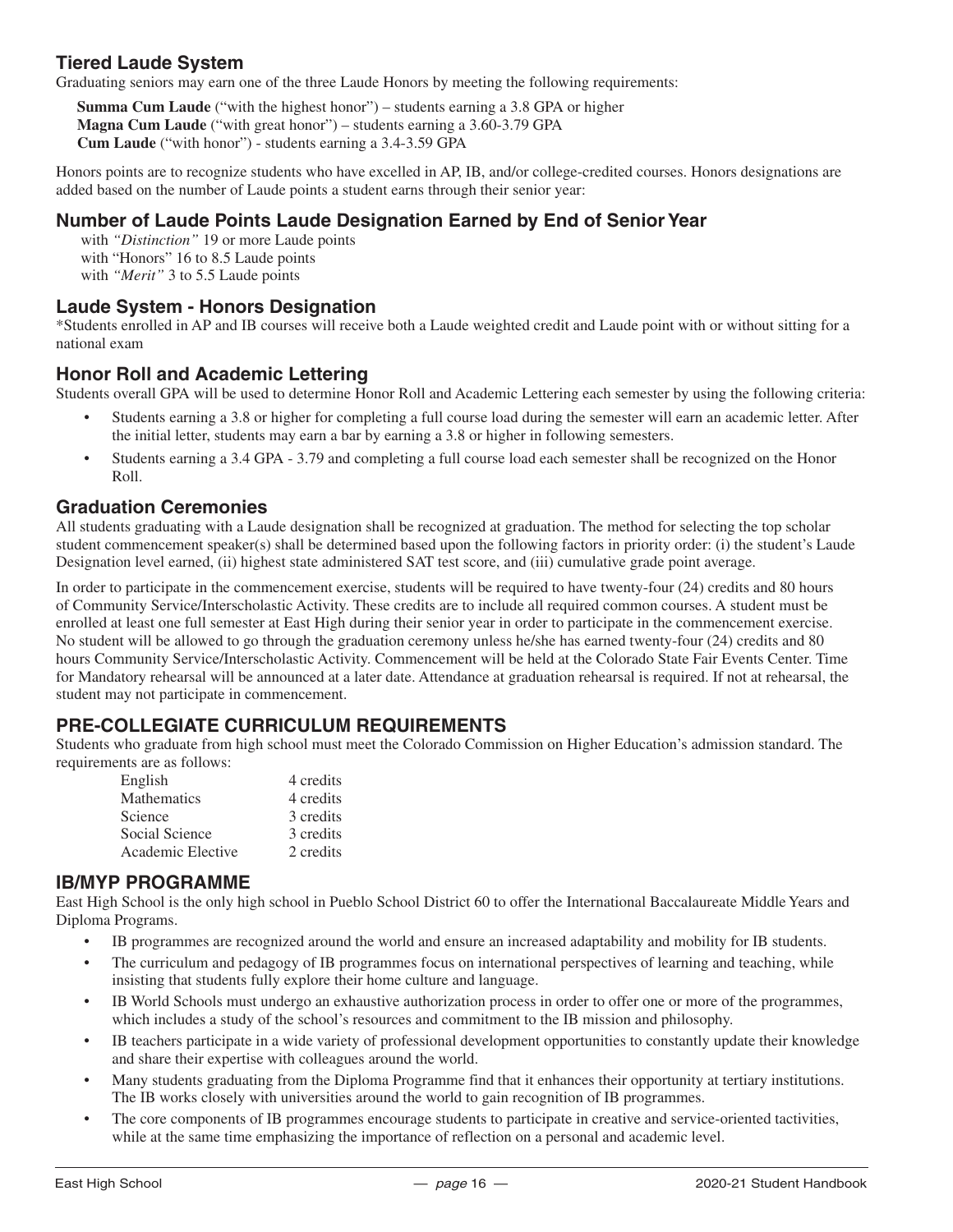## **REPORT CARDS**

Academic reports are issued every nine weeks to inform the student and parent of academic progress in each class.

Progress reports are issued half way through each grade period. Grade cards are issued four (4) times a year with only semester grades entered on the student's permanent record.

## **HONOR ROLL**

The purpose of the Honor Roll is to acknowledge academic achievement throughout the year. To qualify, one must have a minimum of five (5) classes, and no less than a 3.4 grade point average consisting of A's and B's. The Honor Roll is tabulated every semester.

## **ACADEMIC LETTER REQUIREMENTS**

An Academic Letter is determined by achieving a 4.0 WGPA for completing full course load during a term. Letters will be awarded in the fall and the spring. To be eligible for an academic letter, students must be enrolled in a minimum of five academic courses (2.5 Carnegie units of credit).

Students cannot receive a grade lower than "B", and letter grades in honors classes will receive an additional one point (i.e., A=5, B=4; C=3, D=2, F=0). Stars (pins) will be awarded for repeated accomplishments and worn on the letter (patch).

## **GRADE POINT AVERAGE**

The maximum grade point average (G.P.A.) that shall be reported to colleges shall be 4.0. G.P.A. for all courses shall be determined on a 4.0 scale as follows:  $A = 4.0$ ;  $B = 3.0$ ;  $C = 2.0$ ;  $D = 1.0$ ;  $F = 0$ . The total points shall be divided by the total number of classes to determine G.P.A. Honor Roll will be determined by G.P.A. as will National Honor Society membership. Anything else not directly related to ranking will be determined by the G.P.A.

## **HONOR ROLL**

An "Honor Roll" is published in the Pueblo Chieftain at the end of each term, January and June, for students who have earned a 3.4 or better grade point average and have completed a full course load.

## **GRADE APPEAL PROCEDURE**

If a parent / and or student has a concern about a grade they should follow this procedure: (If dissatisfied with any step, proceed to the next step.)

- 1. Student should discuss the grade with the teacher.
- 2. Parent should discuss the grade with the teacher and / or counselor. Counselor will assist in arranging for parent conference.
- 3. If parent is not satisfied with above two steps, he / she may arrange for a conference with his/her child's assistant principal and the teacher.
- 4. Parent may arrange for a conference with the principal.

## **COURSE WITHDRAWAL**

- 1. Students dropping a course during the first seven days of a term for block courses or 14 days for year long courses will not have the dropped course recorded on the cumulative record.
- 2. Students dropping a course during the second through the fourth week of a term will have WP (withdraw pass) or WF (withdraw fail) recorded on the cumulative record depending on whether the student is passing or failing the course at the time of the drop. *All WF's are calculated in the cumulative grade point average.*
- 3. **Students dropping a course during the fifth week or during the remainder of the term will have a WF recorded on the cumulative record.**
- 4. The principal shall have the right to use his/her prerogative in determining unique cases concerning the SF on a cumulative record after the fourth week in a term.

Considerations used by the principal in determining the WP or WF may include:

- physical disability (temporary or permanent)
- family need
- doctor recommendation
- other valid reason

**Class drops for Post Secondary Options Program, Senior to Sophomore (STS), AVEP, or Early College, must be made in accordance with the university/college and school district rules. A student who drops one or more of the classes after the designated drop period, the student and/or parent will be responsible to pay Pueblo School District 60 for the respective class(es).**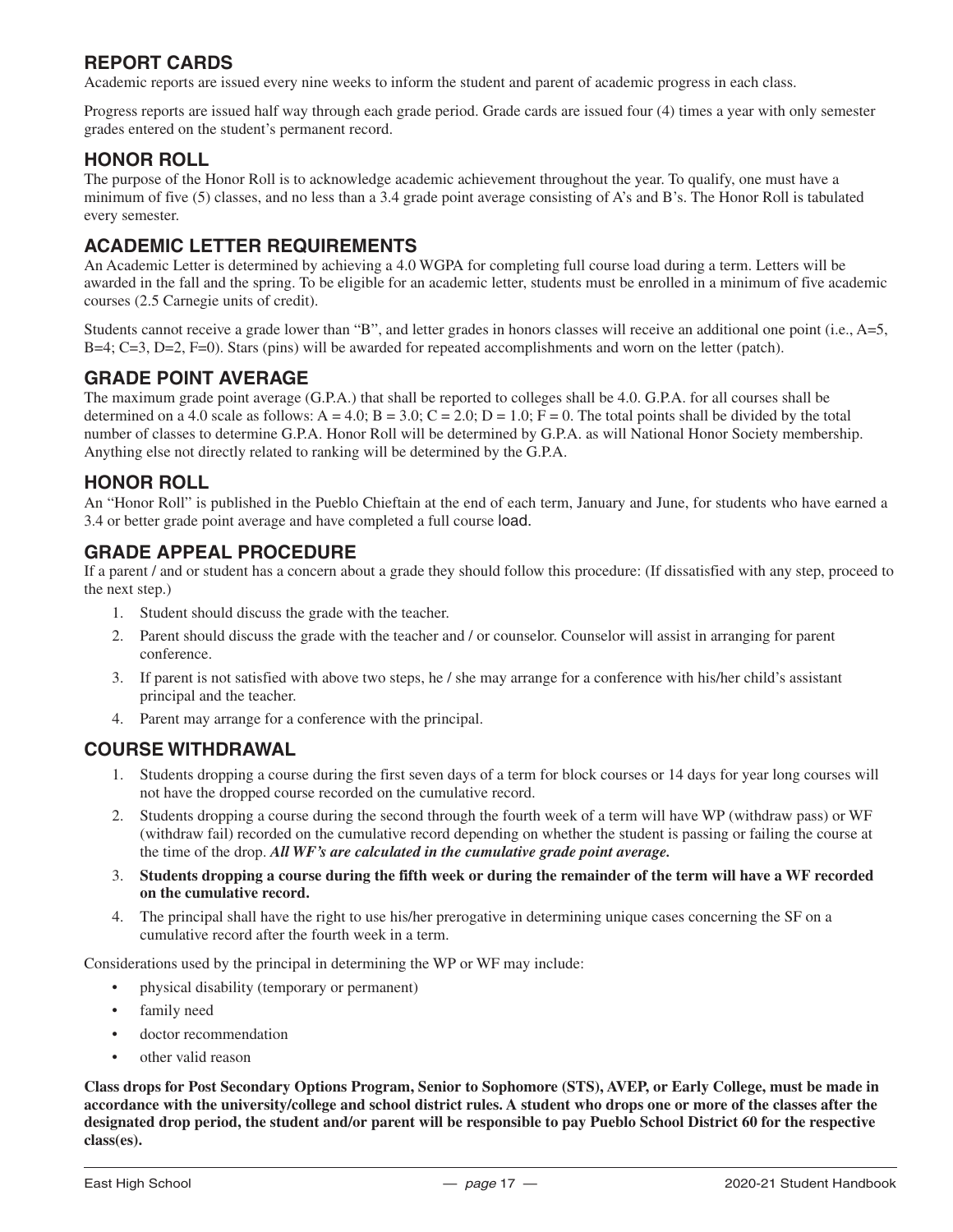## **POST-SECONDARY OPTIONS PROGRAM, SENIOR TO SOPHOMORE PROGRAM**

Students at East High have the opportunity to take college courses under the Post-Secondary Option Legislation. The courses are open to juniors and seniors and proper application procedures are necessary. Application procedures vary and the help of your counselor is necessary.

## **PSEO ENROLLMENT DIRECTIONS:**

- 1. Counselor will meet with student(s).
- 2. Student's needs and most viable program should be discussed.
- 3. Post Secondary (P.S.O.) offers classes on college campus (CSU PUEBLO/ P.C.C.) Senior Sophomore (S.T.S.) classes are in high school.
- 4. Counselor should discuss the advantages / disadvantages of each program (e.g. transportation, cost of fees, books) with the student.
- 5. The student should select classes from current college bulletins for PSO Programs or S.T.S. list of offerings with counselor assistance.
- 6. The student needs to write tentative plans or complete form (P.S.O.) Parent(s) should endorse the application form. This is important.
- 7. Forms should be signed by student's parent(s), counselor, and principal.
- 8. Student athletes need to be enrolled in 5 classes each of 1/2 Carnegie credits for a total of 2.5 Carnegie credits in order to be eligible for C.H.S.A.A. competition. Only those classes that offer dual (college and high school) credit fulfill the requirement.
- 9. Students and counselors should discuss which of the above-mentioned programs will best meet the student's needs. Parents should be kept informed by the student.
- 10. Deadlines for enrollment will be June 15 (for 1st semester) and November 15 (for second semester) of each year.
- 11. Students failing the class or withdrawing after the deadline will be responsible for tuition costs.

## **POST-SECONDARY OPTIONS PROGRAM (Programs at CSU-PUEBLO and P.C.C.)**

- 1. Post-Secondary Options classes which are acceptable will grant both high school and college credit.
- 2. Post-Secondary classes must satisfy a student's graduation requirement(s) in order for payment by District No. 60. A Post-Secondary Options class should help satisfy the number of credits needed for graduation or substitute for a required class, such as a core course (e.g. Language Arts, Math, Science, or Social Studies).
- 3. Student must be 20 years of age or less and an 11th or 12th grader.
- 4. District No. 60 will pay tuition only. Tuition costs are subject to change.
- 5. The student must pay fees and other class costs.
- 6. Student will be responsible for buying their books (approximate cost \$50.00 per book). Some classes require more than one book.
- 7. Students are to provide their own transportation to the College or University.
- 8. Counselors need to help students complete application (using current college bulletin). Please include prefix, course number, course title, and times offered. Applications without this information will not be processed.
- 9. Applications must include a copy of the student's transcript (or completed class list) and copy of current or last class schedule.
- 10. Enrollment is on the basis of space availability in each class.
- 11. The college / university can deny enrollment because of class requirements.
- 12. The student must complete CSU-PUEBLO application (blue form) for admission and include parental signature.
- 13. If counselor feels good about student application, the student does not need to go to CSU-PUEBLO and meet with the admissions officer. Questions will be gladly answered for the counselor and student over the telephone, at 549-2434.
- 14. Parents will be billed (initially) for tuition and fees by CSU-PUEBLO Business Department because Post- Secondary Option is a small part of their transitions. Parents need to pay the fees and there is a late charge of \$10.00.
- 15. If the student has participated in the Post-Secondary Option's Program in the Fall Semester, he / she does not need to complete a CSU-PUEBLO application form again.
- 16. Students failing the class or withdrawing after the deadline will be responsible for tuition costs.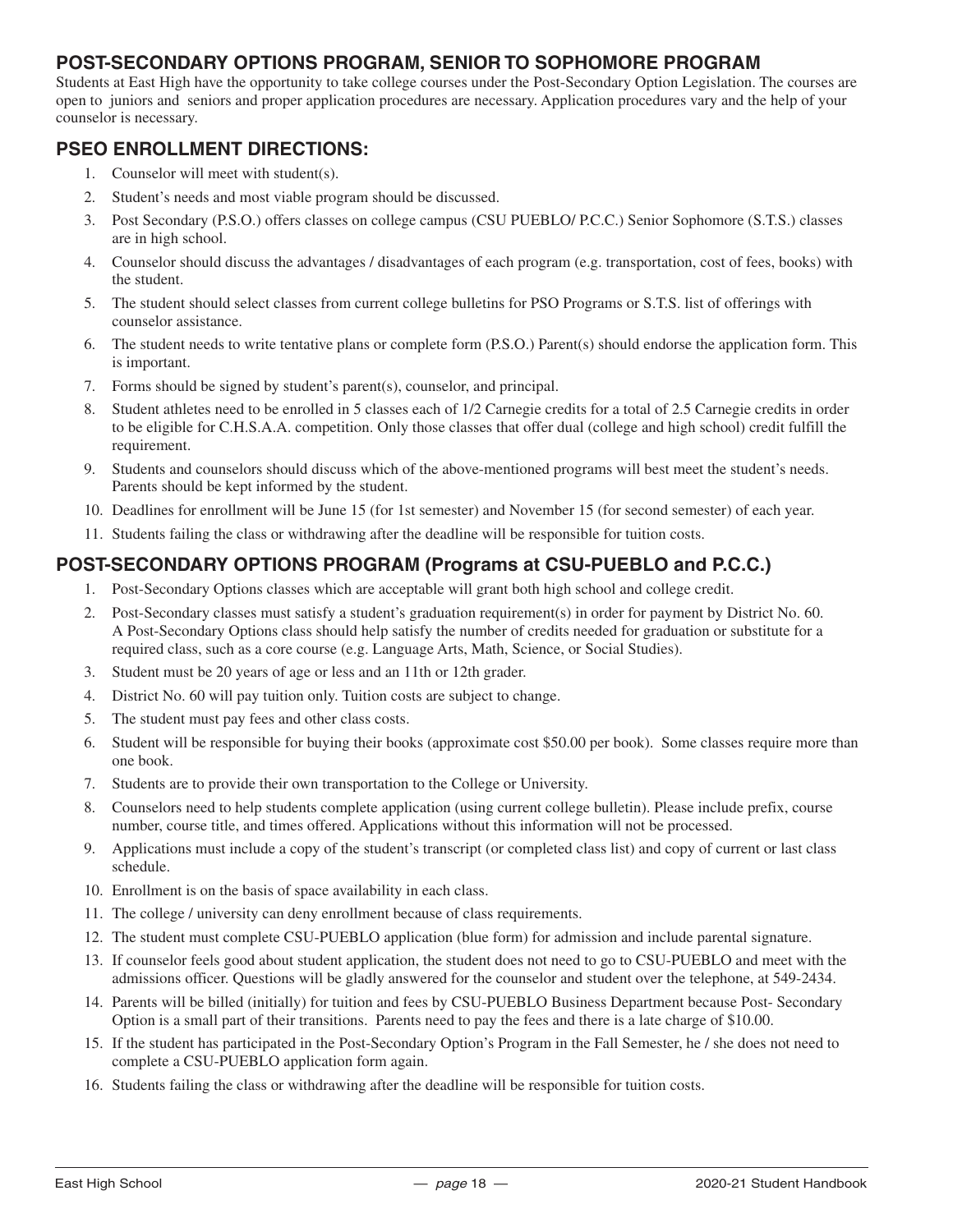## **GENERAL STUDENT INFORMATION**

## **ILLNESS, ACCIDENT, OR INJURY**

**n case of illness, accident, or injury, a student should go to the main office or to the Wellness Center. The** secretarial staff will then notify the parent / guardian. **Students who leave the building without following this procedure will be counted as unexcused.**

## **MEDICATION**

Students who have been prescribed medication by a doctor and need to receive it during the school day should make arrangements with their counselor or the Wellness Center. This will help with the students' safety and avoid suspicion of substance abuse. Medication will be dispensed in accordance with School District No. 60 policy.

## **IMMUNIZATIONS**

See pages 20-21 for immunization information.

## **NOTIFICATION TO ACCESS BENEFITS**

## **Colorado Department of Education**

**School Health Services Program**

The Department of Health and Human Services sponsors a program allowing our district to seek reimbursement for health-related services provided to children with Medicaid health insurance. This program helps our district to maximize federal funds for support of additional health services in our schools.

The Colorado Department of Education and the District will request parental permission to provide health related services to each child and to release and exchange medical and other confidential information, as necessary, to the Department of Health Care Policy and Financing (Medicaid), whether directly or through a contracted billing agency, for health services provided to each child after the date of this notification. Information released may include personally identifiable information, records, or information about the services which may be provided to each child. The purpose of the disclosure is to access the child's public benefits to receive Medicaid reimbursement for said services.

The District, the Department of Health Care Policy and Financing, and the contracted billing agency, if any, require my permission to send claims to Medicaid and receive payment from Medicaid for health related services as set forth in my child's IEP or IFSP.

Medicaid reimbursement for health related services provided by the district and the Colorado Department of Education will not affect any other Medicaid services for which a child is eligible. Each child will receive the services listed in the IEP regardless of whether or not a child is enrolled in public benefits. If a parent refuses to allow access to the Department of Health Care Policy and Financing, it does not relieve the District of its responsibility to ensure that all required services are provided to the child at no cost to the parent.

The granting of consent is voluntary and may be revoked at any time. If a parent later revokes consent, that revocation is not retroactive (i.e., it does not negate an action that has occurred after the consent was given and before the consent was revoked).

The District and the Colorado Department of Education will operate under the guidelines of the Family Educational Rights and Privacy Act (FERPA) to ensure confidentiality regarding each child's treatment and provision of health related services.

## **GUIDANCE DEPARTMENT AND CAREER CENTER**

East High School offers many guidance services. The counselors will call a student in periodically to discuss his / her high school program, vocational interests, and capabilities; however, a student is welcome to discuss, at any time, any problem that may arise. Information and advice about high school courses of study, graduation requirements, college entrance requirements, scholarships and test results may be obtained from a counselor. The counselors will assist any student, so desiring, in the solution of his or her personal problems. Parent conferences with counselors are encouraged.

## **TEXTBOOKS**

All textbooks are furnished by the school district free of charge; however, if a book is lost or damaged during the time it is checked out to a student, that student will be assessed a fine for loss or damage. All fines not paid by the end of the year will be placed on the student's clearance card. **Senate Bill 68 signed into law by Governor Owens on April 14, 1999 sites**: To require the replacement of damaged textbooks or the return of loaned textbooks by withholding the diploma, transcript, or grades of any student who fails to return or replace any such textbooks at the completion of a semester or school year. The school district shall make a reasonable effort to obtain payment for lost or damaged textbooks. If the school district determines that a student is unable to pay, the school district may obtain payment through other methods, including but not limited to payment plans or service within the school in which the student is enrolled. The school district may also refuse to allow any student who completes graduation or continuation requirements to participate in any graduation or continuation ceremony if the student has failed to return or replace any such textbooks prior to the date of the graduation or continuation ceremony.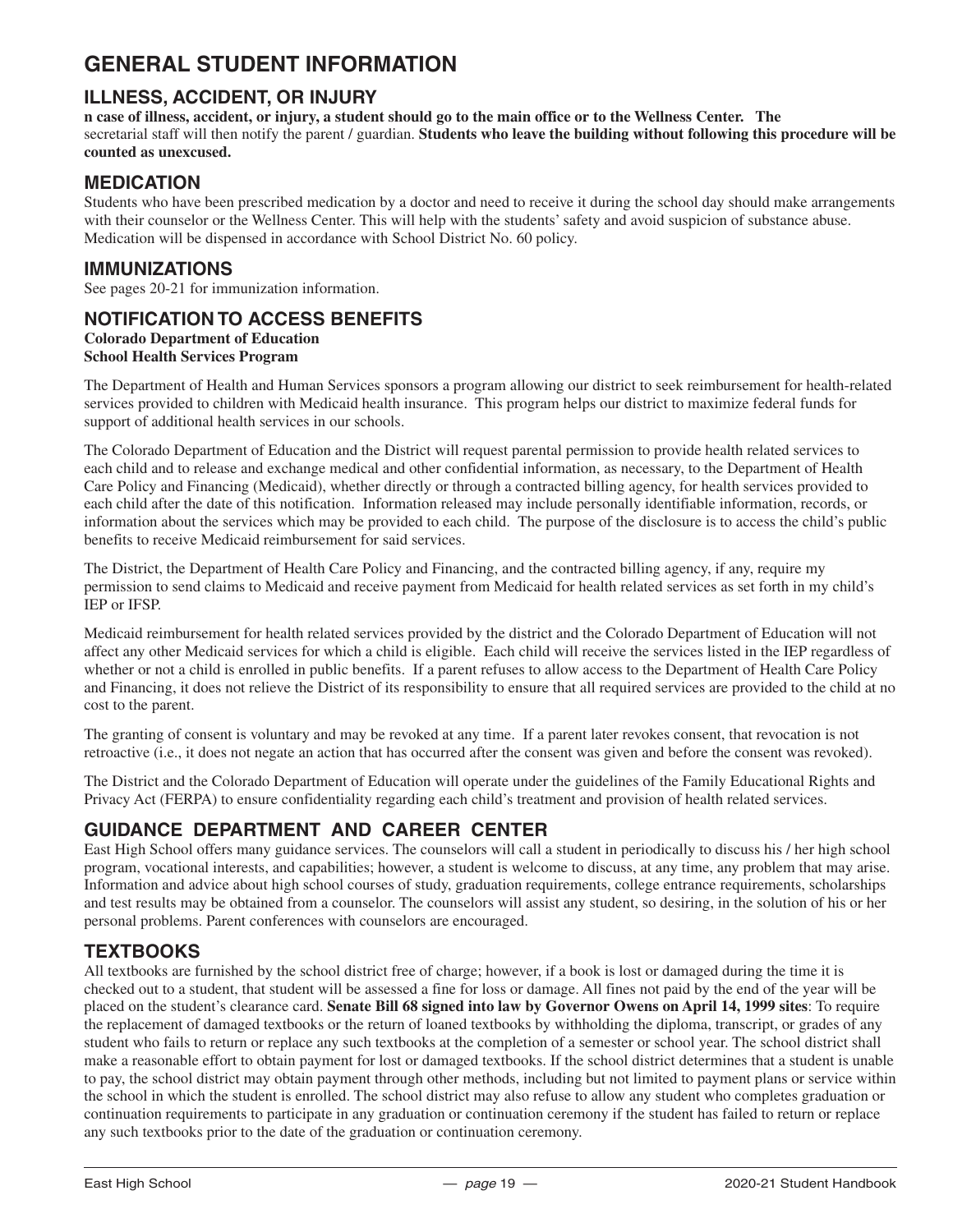

Advancing Colorado's health and protecting the places we live, learn, work and play□

#### Dear parents/guardians of students in Colorado kindergarten – 12<sup>th</sup> grade schools for the 2021-22 school year:

We know you're thinking of all the things you need to do to make sure your student is ready for school. Getting vaccinated is an important part of their school readiness and keeps children from catching and spreading diseases that can make them sick. We wish you and your student a healthy school year!

#### **Required and recommended vaccines**

- Colorado law requires students who attend a public, private, or parochial kindergarten 12th grade school to be vaccinated against many of the diseases vaccines can prevent, unless a certificate of exemption is filed. For more information, visit cdphe.colorado.gov/schoolrequiredvaccines. Your student must be vaccinated against:
	- o Diphtheria, tetanus and pertussis (DTaP, DTP, Tdap)
	- o Hepatitis B (HepB)
	- o Measles, mumps and rubella (MMR)
	- o Polio (IPV)
	- o Varicella (chickenpox)
- Colorado follows recommendations set by the Advisory Committee on Immunization Practices. Students entering kindergarten must receive their final doses of DTaP, IPV, MMR and varicella. Students entering 6<sup>th</sup> grade must receive one dose of Tdap vaccine, even if they are under 11 years of age. You can view recommended vaccine schedules at cdc.gov/vaccines/schedules/parents-adults/resources-parents.html.
- Vaccines are recommended for hepatitis A, influenza, meningococcal disease and human papillomavirus, but are not required.

#### **Exclusion from school**

- Your student may be excluded from school if your school does not have an up-to-date vaccine record, certificate of exemption, or in-process plan for your student on file.
- If someone gets sick with a vaccine-preventable disease or there is an outbreak at your student's school and your student has not received the vaccine for that disease, they may be excluded from school activities. That could mean lost learning time for them and lost work and wages for you. For example, if your student has not received a MMR vaccine, they may be excluded from school for 21 days after someone gets sick with measles.

#### **Have questions?**

• You may want to talk to a healthcare provider licensed to give vaccines or your local public health agency about which vaccines your student needs or if you have questions. You can read about the safety and importance of vaccines at SpreadTheVaxFacts.com, ImmunizeForGood.com, and cdphe.colorado.gov/immunization-education.

#### **Paying for vaccinations**

If you need help finding free or low-cost vaccines and providers who give them, go to COVax4Kids.org, contact your local public health agency, or call the state health department's Family Health Line at 1-303-692-2229 or 1-800-688-7777. You can find your local public health agency at cdphe.colorado.gov/find-your-local-public-health-agency.

#### **Vaccination records**

- Please take your student's updated vaccine record to school every time they receive a vaccine.
- Need to find your student's vaccine record? It may be available from the Colorado Immunization Information System. Visit COVaxRecords.org for more information.

#### **Exemptions**

- If your student cannot get vaccines because of medical reasons, you must submit a *Certificate of Medical Exemption* to your school, signed by a health care provider licensed to give vaccines. You only need to submit this certificate once, unless your student's information or school changes. You can get the form at cdphe.colorado.gov/vaccine-exemptions.
- If you choose not to have your student vaccinated according to the current recommended schedule because of personal belief or religious reasons, you must submit a *Certificate of Nonmedical Exemption* to your school.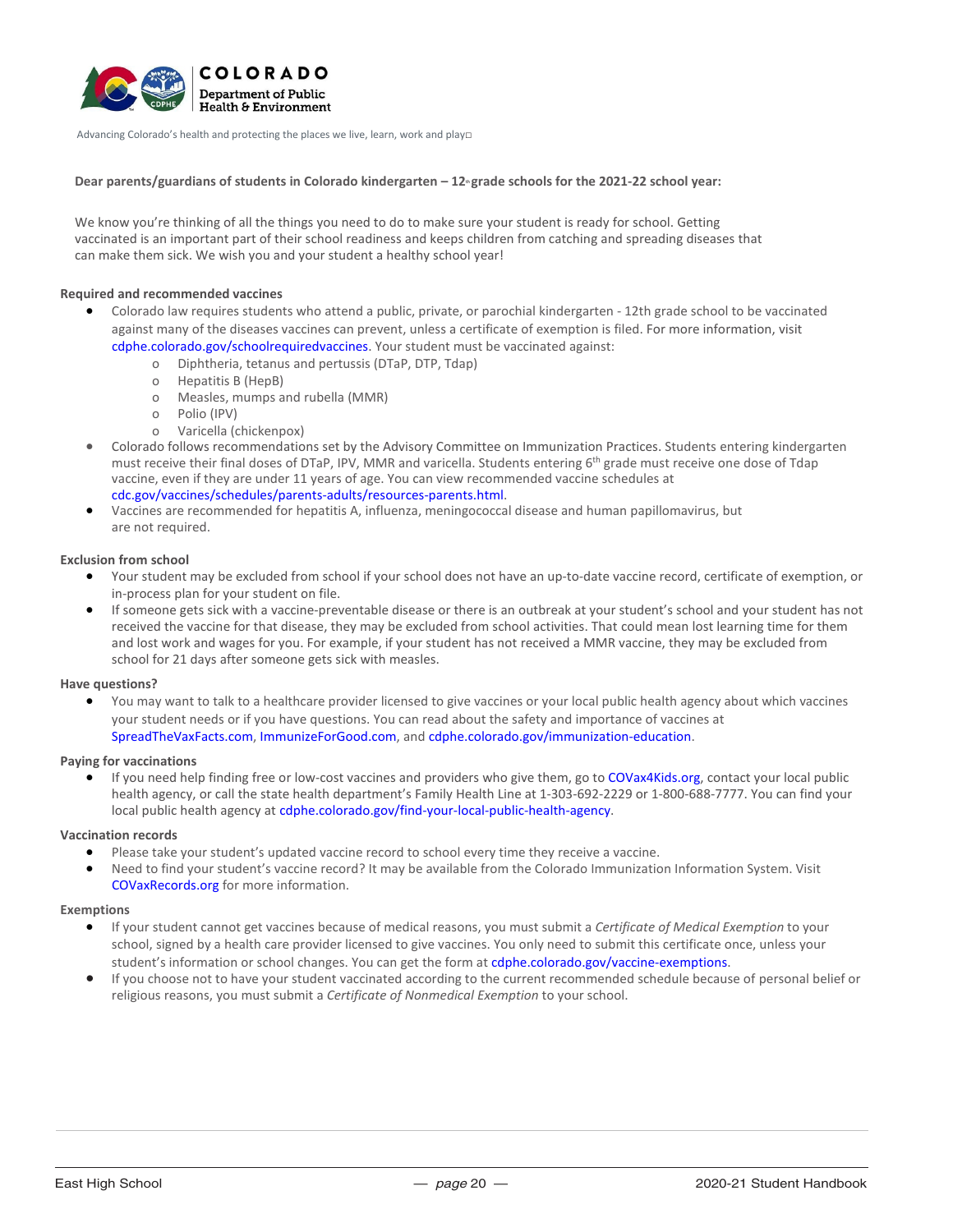Nonmedical exemptions must be submitted annually at every new school year (July 1 through June 30<sup>th</sup> of the following year). There are two ways to file a nonmedical exemption.

- File the *Certificate of Nonmedical Exemption* WITH a signature from an immunizing provider, OR
- File the *Certificate of Nonmedical Exemption* received upon the completion of our online education module.

*Downloadable certificates and our online education module are available at cdphe.colorado.gov/vaccine-exemptions.* 

#### **How's your school doing on vaccinations?**

• Some parents, especially those with students who have weakened immune systems, may want to know which schools have the highest percent of vaccinated students. Schools must report immunization and exemption numbers (but not student names or birth dates) to the state health department annually. Schools do not control their specific immunization and exemption rates or establish the Vaccinated Children Standard described in C.R.S. 25-4-911. Schools must include their MMR immunization and exemption rates from the most recently completed school year in this letter. Schools may choose to also include immunization and exemption rates for other school-required vaccines. Additional immunization and exemption rates can be found at COVaxRates.org.

| School Name                                                                                                                | 2019-2020 MMR Immunization<br>Rate<br>REQUIRED IN LETTER | 2019-2020 MMR Exemption<br>Rate<br><b>REQUIRED IN LETTER</b> |  |  |  |  |
|----------------------------------------------------------------------------------------------------------------------------|----------------------------------------------------------|--------------------------------------------------------------|--|--|--|--|
| East High School                                                                                                           | 97.41%                                                   | 0.52%                                                        |  |  |  |  |
| Schools may also include the rates for the school-required vaccines shown below in this annual letter to parents/guardians |                                                          |                                                              |  |  |  |  |
|                                                                                                                            | 2019-2020 DTaP/Tdap<br>Immunization Rate                 | 2019-2020 DTaP/Tdap<br><b>Exemption Rate</b>                 |  |  |  |  |
|                                                                                                                            |                                                          |                                                              |  |  |  |  |
|                                                                                                                            | 2019-2020 HepB                                           | 2019-2020 HepB                                               |  |  |  |  |
|                                                                                                                            | Immunization Rate                                        | <b>Exemption Rate</b>                                        |  |  |  |  |
| Vaccinated Children Standard                                                                                               |                                                          |                                                              |  |  |  |  |
| 95% Immunization Rate for All School-Required Vaccines                                                                     | 2019-2020 IPV                                            | 2019-2020 IPV                                                |  |  |  |  |
|                                                                                                                            | <b>Immunization Rate</b>                                 | <b>Exemption Rate</b>                                        |  |  |  |  |
|                                                                                                                            |                                                          |                                                              |  |  |  |  |
|                                                                                                                            | 2019-2020 Varicella                                      | 2019-2020 Varicella                                          |  |  |  |  |
|                                                                                                                            | Immunization Rate                                        | <b>Exemption Rate</b>                                        |  |  |  |  |
|                                                                                                                            |                                                          |                                                              |  |  |  |  |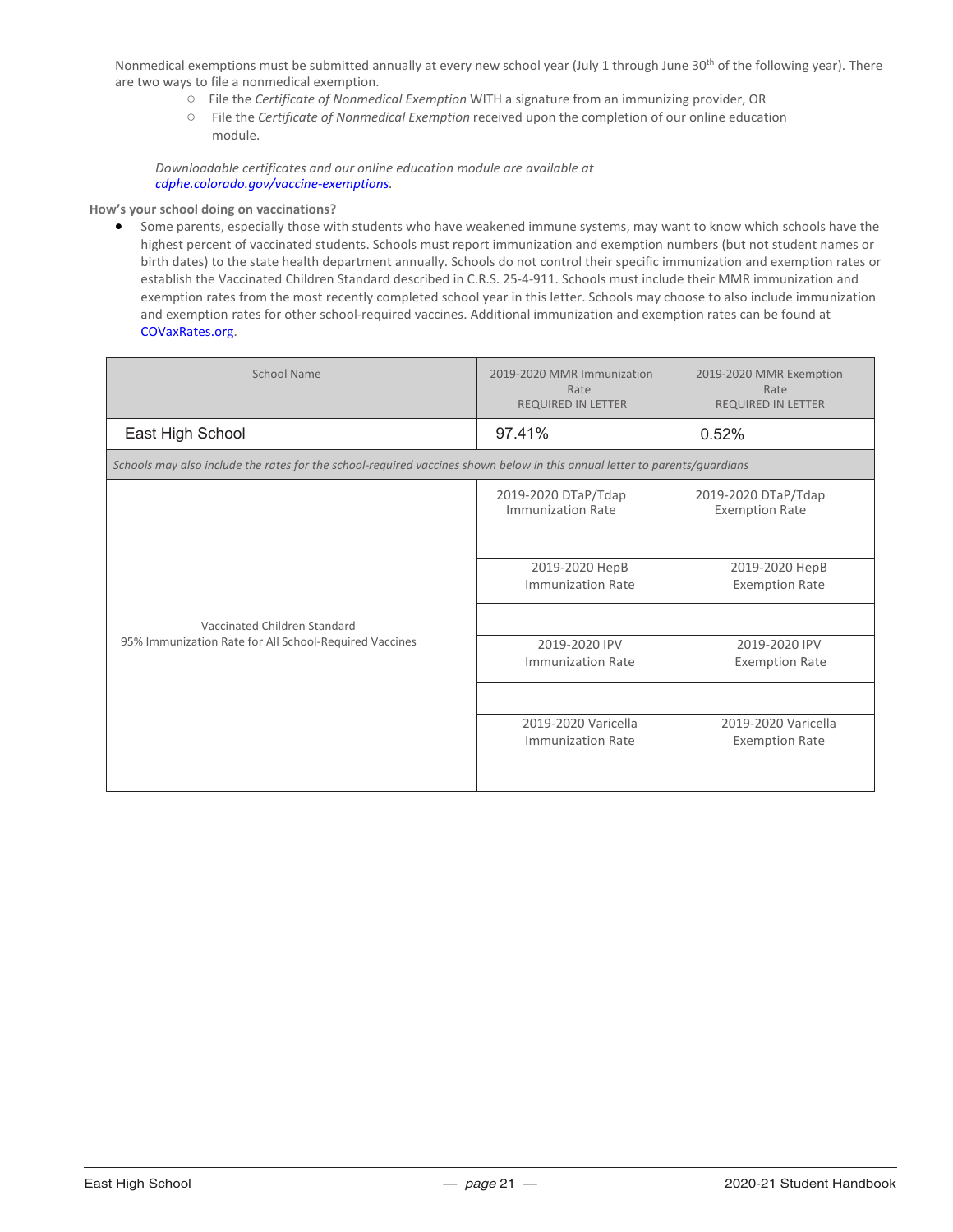| RECOMMENDED VACCINES FOR THE BEST PROTECTION AGAINST VACCINE<br>PREVENTABLE DISEASE                                    | Grades K-12 (4-18 Years of Age)                                 | Vaccines administered $\leq 4$ days before the<br>minimum age are valid                                        | minimum interval of 28 days between doses, then 1<br>dose annually, thereafter. (Recommended for all<br>2 doses initially if under 9 yrs of age with a<br>children 6 months of age and older). | Adolescents 11-18 years of age (11-12, 16-18)                                                                  | Adolescents 16-18 years of age                                                                                                                                                                             | Series initiation 15+ - three doses 0, 1-2 mos and 6 mos<br>Series initiation age 9-14 - two doses 6-12 mos apart<br>Adolescents 11-18 years of age | All children 1 year of age and older                                                                                                                                                                                                                                                                | Immunization requirements are strictly enforced for all students. Students who do not<br>meet the requirements will be denied attendance according to Colorado Revised<br>Statutes § 25-4-902. There are three ways to be in compliance with the school<br>immunization law: | A laboratory report for some vaccines or diseases showing immunity is also acceptable.<br>1. Student's immunization record shows they are fully immunized with required vaccines.<br>minimum intervals of the Advisory Committee on Immunization Practices (ACIP)<br>notify the parent/guardian that the student has 14 days to receive the required<br>Parents are to provide a written plan for the remaining vaccines following the<br>For students who are not up to date on required vaccines, the school will<br>vaccine(s) or to make an appointment to receive the required vaccine(s). | Certificate of Nonmedical Exemption signed by a health care provider or obtained after<br>Submission of a Certificate of Medical Exemption signed by a health care provider, or a<br>schedule. If the plan is not followed, the student shall be excluded from school<br>cdc.gov/vaccines/schedules/downloads/child/0-18yrs-child-combined-schedule.pdf                                   | Department of Public<br>Health & Environment<br>COLORADO |
|------------------------------------------------------------------------------------------------------------------------|-----------------------------------------------------------------|----------------------------------------------------------------------------------------------------------------|------------------------------------------------------------------------------------------------------------------------------------------------------------------------------------------------|----------------------------------------------------------------------------------------------------------------|------------------------------------------------------------------------------------------------------------------------------------------------------------------------------------------------------------|-----------------------------------------------------------------------------------------------------------------------------------------------------|-----------------------------------------------------------------------------------------------------------------------------------------------------------------------------------------------------------------------------------------------------------------------------------------------------|------------------------------------------------------------------------------------------------------------------------------------------------------------------------------------------------------------------------------------------------------------------------------|-------------------------------------------------------------------------------------------------------------------------------------------------------------------------------------------------------------------------------------------------------------------------------------------------------------------------------------------------------------------------------------------------------------------------------------------------------------------------------------------------------------------------------------------------------------------------------------------------|-------------------------------------------------------------------------------------------------------------------------------------------------------------------------------------------------------------------------------------------------------------------------------------------------------------------------------------------------------------------------------------------|----------------------------------------------------------|
|                                                                                                                        | Number                                                          | of Doses<br>VACCINE                                                                                            | 1 to 2<br>Influenza<br>(Flu)                                                                                                                                                                   | 2 doses<br>ACWY (MenACWY)<br>Meningococcal                                                                     | 2 doses<br>Meningococcal<br>Serogroup B<br>(MenB)                                                                                                                                                          | S<br>2 to<br>Human Papillomavirus<br>(VdHv(6)                                                                                                       | $\sim$<br>Hepatitis A (Hep A)                                                                                                                                                                                                                                                                       |                                                                                                                                                                                                                                                                              | $\overline{\sim}$                                                                                                                                                                                                                                                                                                                                                                                                                                                                                                                                                                               | Please refer to the ACIP Immunization Schedule, Table 1, 2 and notes:<br>the completion of CDPHE's online education module. Visit<br>www.colorado.gov/vaccineexemption.<br>for non-compliance.<br>ന്                                                                                                                                                                                      | Last Reviewed 1/2021                                     |
| KINDERGARTEN THROUGH 12 <sup>TH</sup> GRADE IMMUNIZATION CHART<br>ICE 2021-22<br>REQUIRED VACCINES FOR SCHOOL ATTENDAN | ears of Age)<br>Grades K-12 (4-18 Y                             | Vaccines must follow MINIMUM INTERVALS & AGES to be valid.<br>A 4 day grace period applies in most situations. | 4 given is given on or after the 4 <sup>th</sup><br>DTaP to be given no sooner than<br>b-day. Final dose of<br>5 DTaP unless dose<br>4 years of age.                                           | 3 doses tetanus/diphtheria containing vaccines (DTaP,<br>DT, Td, Tdap) is required, or 4 doses required if 1st | dose of DTaP is given before 1 year of age. 1 dose of<br>student is at least 7 yrs of age. An additional Tdap is<br>Tdap to be given if DTaP series not completed and<br>le entry.<br>required at 6th grad | One dose of Tdap is required for 6 <sup>th</sup> through 12th<br>grade.                                                                             | Final dose of IPV to be given no sooner than 4 years of<br>(4 weeks minimum intervals between doses) prior to<br>age. Students who were compliant with 3 or 4 doses<br>4 IPV unless 3 <sup>rd</sup> dose is given on or after 4 <sup>th</sup> birthday.<br>August 7, 2009 have met the requirement. | The 1st dose is not valid if administered more than 4<br>required for students entering Kindergarten &<br>days before the 1st birthday. 2 valid doses are<br>through 12 <sup>th</sup> grade.                                                                                 | days before the 1st birthday. 2 doses are required for<br>students entering Kindergarten & through 12 <sup>th</sup> grade.<br>The 1st dose is not valid if administered more than 4<br>documentation of chickenpox disease or a disease<br>Note: no vaccine required if there is laboratory<br>screening performed by a health care provider.                                                                                                                                                                                                                                                   | Note: there is a specific 2-dose series is for ages 11-15<br>16 weeks after the 1st dose, at least 8 weeks after the<br>first dose. The 3rd dose must be administered at least<br>2 <sup>nd</sup> dose, and the final dose must be administered no<br>The 2 <sup>nd</sup> dose administered at least 4 weeks after the<br>years only using adult vaccine.<br>sooner than 24 weeks of age. |                                                          |
|                                                                                                                        | of Doses<br>Number                                              |                                                                                                                | 4 to 5                                                                                                                                                                                         | 4<br>ŏ<br>$\infty$                                                                                             |                                                                                                                                                                                                            |                                                                                                                                                     | $3$ to $4$                                                                                                                                                                                                                                                                                          | $\sim$                                                                                                                                                                                                                                                                       | $\sim$                                                                                                                                                                                                                                                                                                                                                                                                                                                                                                                                                                                          | 3                                                                                                                                                                                                                                                                                                                                                                                         |                                                          |
|                                                                                                                        |                                                                 | VACCINE                                                                                                        | Diphtheria/Tetanus/ Pertussis<br>Only licensed through 6 yrs of age.<br>(D <sub>TaP</sub> )                                                                                                    | Tetanus/Diphtheria<br>Pertussis (Tdap)                                                                         | who did not have a full series of DTaP.<br>For students 7 years of age or older                                                                                                                            |                                                                                                                                                     | With combination of OPV & IPV, need<br>series of 4 doses<br>Polio (IPV)                                                                                                                                                                                                                             | interval between 2 live vaccines.<br>There must be at least a 28 day<br>Measles/Mumps/Rubella (MMR)                                                                                                                                                                          | interval between 2 live vaccines.<br>There must be at least a 28 day<br>Varicella (Chickenpox)                                                                                                                                                                                                                                                                                                                                                                                                                                                                                                  | intervals between doses and last<br>dose must be administered at or<br>Dosing must follow minimum<br>over 24 wks of age.<br><b>Hepatitis B</b>                                                                                                                                                                                                                                            |                                                          |
|                                                                                                                        | East High School<br>2020-21 Student Handbook<br>$-$ page 22 $-$ |                                                                                                                |                                                                                                                                                                                                |                                                                                                                |                                                                                                                                                                                                            |                                                                                                                                                     |                                                                                                                                                                                                                                                                                                     |                                                                                                                                                                                                                                                                              |                                                                                                                                                                                                                                                                                                                                                                                                                                                                                                                                                                                                 |                                                                                                                                                                                                                                                                                                                                                                                           |                                                          |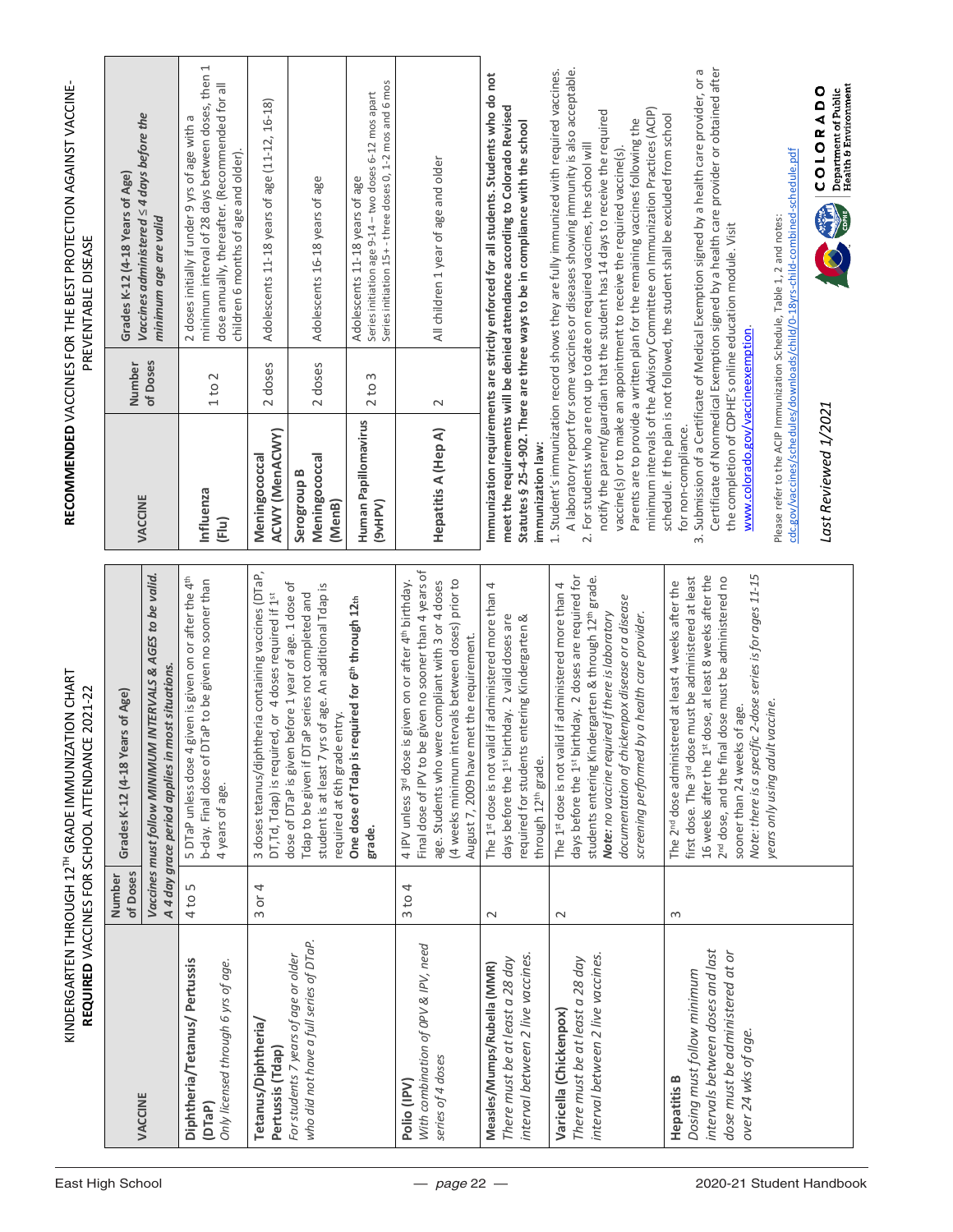## **LOCKERS**

Hall lockers are optional to students. Locks are supplied by the school free of charge to the students. Locks may be checked out from the Security Staff in the security office at the student's convenience. Students are responsible for the return of the lock issued when they check out of school. Students unable to produce the lock that had been checked out to them originally will be assessed a fine of \$5.00.

Lockers are the property of the School District and are subject to search by school officials at any time.

## **STUDENT ACTIVITIES-SALES POLICY**

In order to promote unity and provide the broadest support possible for the students of East High School, the following fundraiser policy will be implemented.

- 1. The Activities/Athletic Director will approve all fundraisers undertaken by any club, organization, or athletic team.
- 2. All fundraiser requests must be submitted on the approved form.
- 3. The Activities Director will review and approval all requests in order to prevent duplication of sales and expand support base for the fundraiser.
- 4. Any club, organization, athletic team, or parent group that raises funds must have a participating member in Booster Club.
- 5. In order to provide unity, sales at events will be sold under the auspices of Booster Club.
- 6. Individual clubs, organizations, or athletic teams will keep all funds raised.

## **STUDENT ACTIVITIES-VOTING POLICY**

Voting and nominations will be held in the student lounge area. It will be attended by no more than eight (8) and no less than two (2) student council members. Voters must present I.D.'s and then their name will be checked off ballot to a worker.

Voting will take place during lunch and/or after school. The sponsor of the organization or group conducting the election will supervise all elections. The last work shift will take ballots to a designated area to be counted. Student council members appointed by the student body president will tally votes. Tallying of the ballots will have adult supervision. Voting will take place during lunch and / or after school. No workers will sanction or show favoritism to any candidate or nominee.

## **STUDENT ACTIVITIES-ROYALTY GUIDELINES**

The following guidelines will be used to determine if a student is eligible to be a member of a royalty court (Homecoming, Mr. December, Winter Sports, and Prom):

- 1. He/She must be a student in good standing in his/her class and must have earned enough credits to be a member of that class. Homecoming and Prom candidates must be seniors, while Mr. December and Winter Sports have a senior court and a freshman, sophomore and junior attendant.
- 2. Any student who has been suspended for Type I or Type II behavior in the current or previous school year will be considered ineligible for royalty court. Type I and Type II behaviors are defined in the PCS Student Conduct & Discipline Code book.
- 3. He/She must be eligible according to the CHSAA eligibility rules.
- 4. He/She must be considered a student in good standing by the school administration. A student may be considered not in good standing due to truancy, rude or disrespectful behavior.
- 5. A student may only be a member of one royalty court per year.

**Homecoming** takes place during the fall sports season. **Winter Sports** takes place during the winter sports, and **Prom** is a traditional dance given by the juniors for the juniors and seniors at the end of the school year.

## **STUDENT ACTIVITIES-CLUB AND ORGANIZATIONS**

#### **Band**

East's band consists of three groups: Concert, jazz and orchestra. Each band performs in various concerts during the year. The pep band plays at the pep assemblies and athletic events. The Marching Band performs at half-time shows, parades and competes in both.

#### **Chess Club**

Chess Club is an organization open to all students of East High. It encourages on and off-season athletes to participate. The school organization meets weekly for pure enjoyment and to derive more expertise in the game. Novices are encouraged to participate. Citywide and statewide competitions are set up as often as possible. A district tournament is held at the end of each year.

## **Distributive Education Clubs of America (DECA)**

Marketing Education is a business class offered to juniors and seniors. The students not only get an idea of the business world in class, but also run a school store obtaining experience in salesmanship and cashiering. Competition in a district and state conference in all aspects of business takes place annually.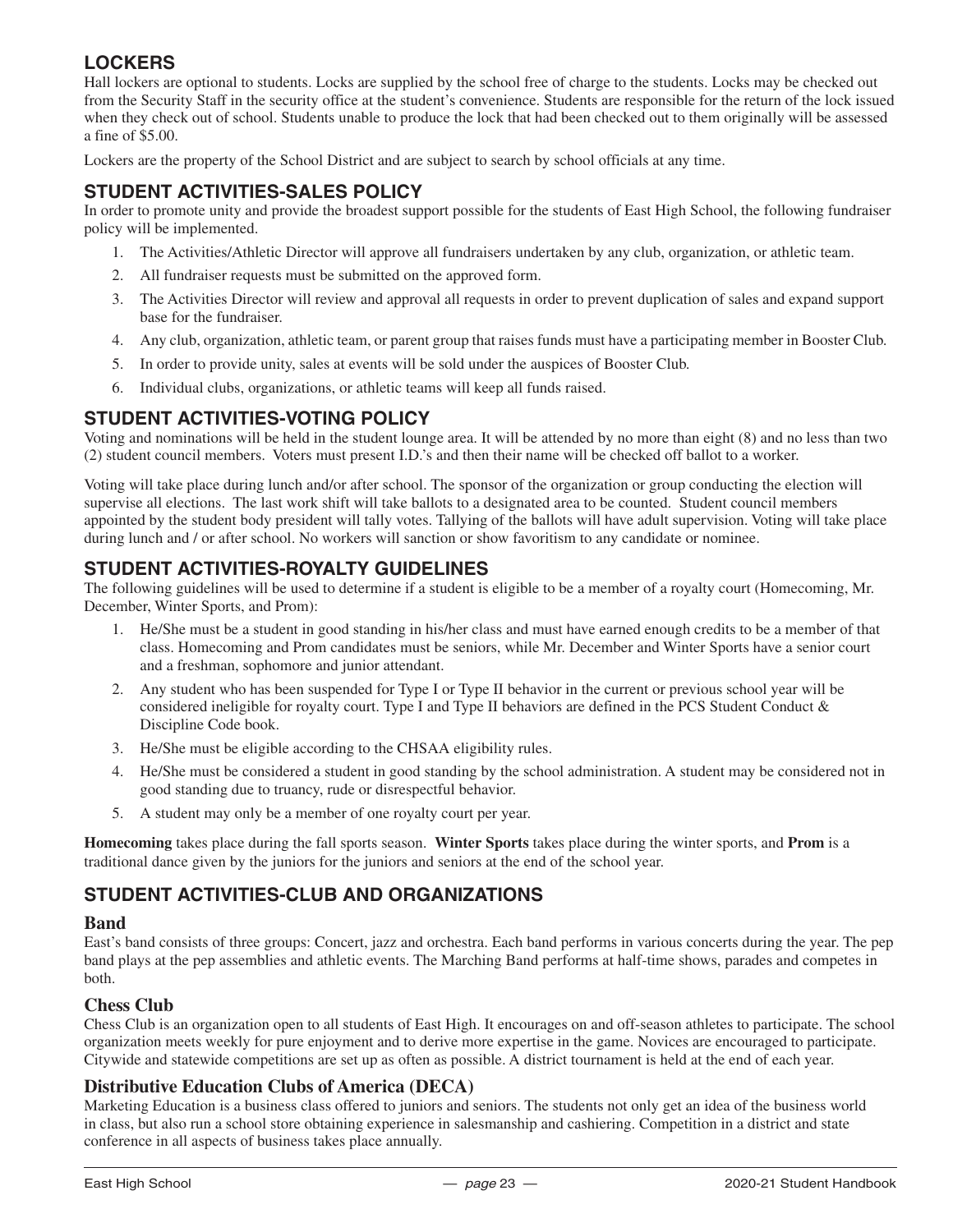## **Fellowship of Christian Eagles**

The Fellowship of Christian Eagles is a nondenominational group of Christians that meets once a week to study the Bible and have fellowship with each other. Anyone is welcome to attend.

## **Flags and Rifles**

Flags and Rifles perform with the band at various activities such as halftime shows, parades and games. Flags and Rifles audition for the band director at the end of each school year. Incoming interested freshmen may contact the band director.

## **Foreign Language Club**

The purpose of this club is to gather interested students who want to learn more about the language they are taking and the customs and the way of living of the people. The language include German, Italian, French, and Spanish This is social club for those students studying a language and few of their activities include foreign language festivals that take place during the year, the annual culture picnic, and other various learning activities.

## **Family Career and Community Leaders of America (F.C.C.L.A.)**

F.C.L. is a club that provides opportunities for self-development and preparation for family and community living. This national vocational youth organization provides students a chance to become involved in local, state, and national competition in areas of home economics such as child development, money management, and nutrition.

F.C.L. members get involved in community projects and develop social and leadership skills.

## **Theatre Arts Program**

The Theatre Arts Program has the primary purpose of promoting interest in the theatre as well as providing opportunity for participation in dramatic work. Membership is open to all interested students. The program produces two plays annually, for which parts are received through open tryouts. Crew work is available for anyone who is interested.

## **Golden Theatre (Drama Club)**

The Golden Theatre has the primary purpose of promoting interest in the theatre as well as providing opportunity for participation in dramatic work. Membership is open to all interested students. The club produces two plays annually, for which parts are received through open tryouts. Crew work is available for anyone who is interested.

## **Key Club**

Key Club is a service organization made up of boys and girls of the tenth, eleventh, and twelfth grades. These students are recommended for participation by teachers. They perform many outstanding projects for East High School and the community.

## **MEChA Club**

**M**ovimiento **E**studiantil de **CH**icano De **A**ctian (MEChA), "The Chicano Student Movement of the Southwest" is an organization that is trying to promote Chicano Activity, culture, history and language, as an important and proud heritage within the total American culture. It serves as a forum for voicing the problems that are confronting the Chicano today. They work on community issues and also take part with the other Chicano clubs; for example, having a Chicano banquet and a citywide Chicano dance. They have great pride in their school and want to share their customs and pride with East High Schoo.

#### **Mathematics, Engineering, and Science Achievement (M.E.S.A.)**

(Sponsored by Colorado Minority Engineers Association) The purpose of M.E.S.A. is to interest minority students in science and engineering.

## **National Honor Society**

NHS is an organization that honors and promotes academic excellence. There are requirements which must be met in order to be eligible for membership in the National Honor Society. The minimum grade point average is 3.4. The other requirements are outstanding characteristics of leadership, service, scholarship, and character. Juniors and seniors are eligible for membership in this organization.

## **Speech Club**

East High is a charter member of the National Forensic League. The greatest value of NFL membership is the encouragement and incentive it gives a student to become an effective speaker and hence, a more successful and influential citizen.

NFL trains the student for leadership, providing him an opportunity through interscholastic competition to develop public speaking ability, logical thinking and research techniques. The club participates in meets in the city and at various colleges throughout the state where students debate to speak in competition with other schools. Scholarships are awarded to outstanding speakers.

#### **Student Council**

Student Council is an organization, and class, which coordinates activities at East. Its purpose is to plan activities to involve the student body, and to provide a communication line between the students and administration. All members are elected before the coming year, except for incoming freshmen. Office include Study Body President, Vice-President, Secretary, Treasurer and member-At-Large. Class offices include a class present and four representatives. Activities include making policies, providing community services; improving the school building, fund implementing projects, sponsoring dances, and many more activities benefiting our school and community. Student Council members receive one credit per year in this leadership class.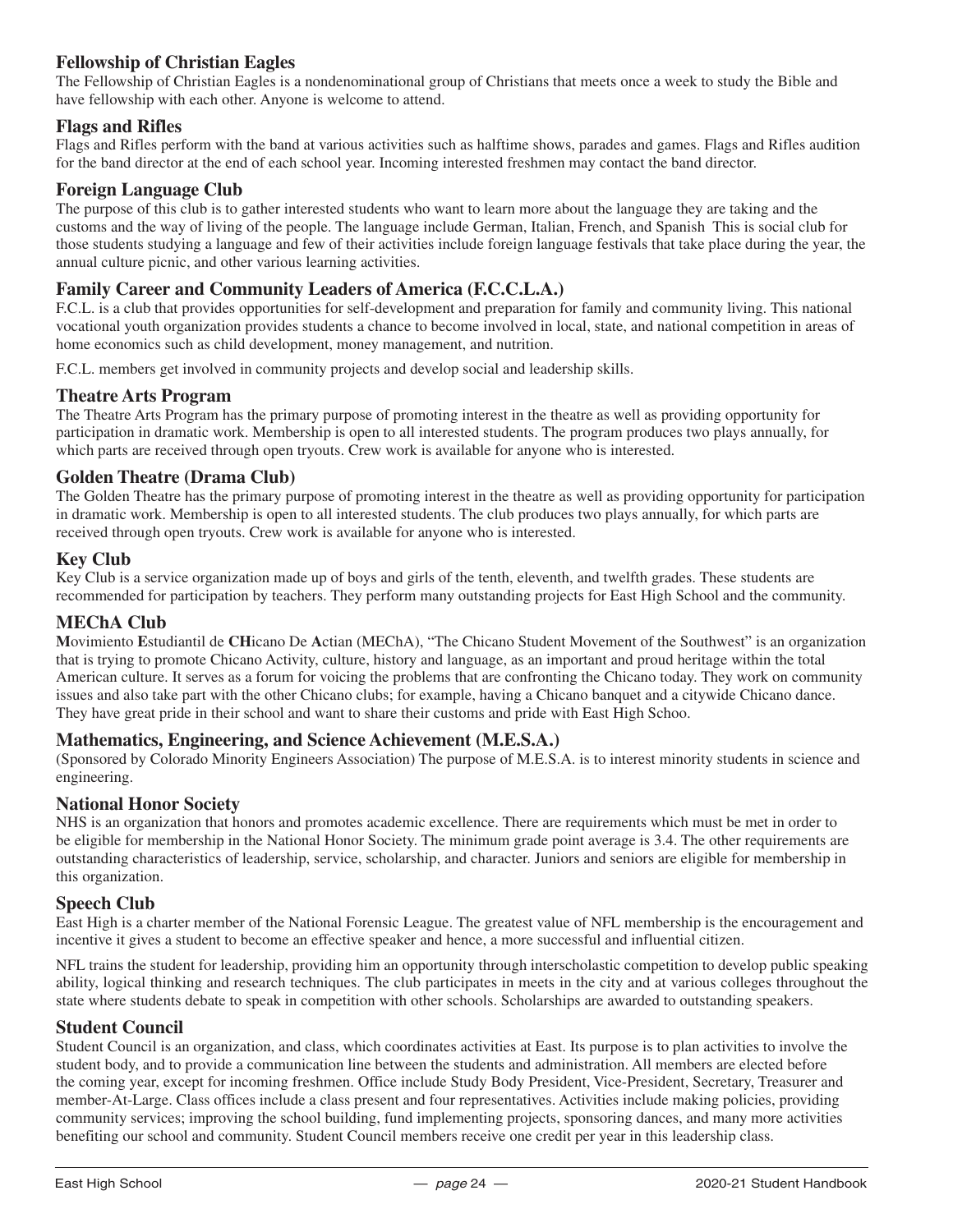## **STUDENT ACTIVITIES-TRADITIONS**

Special traditions to individualize East High School have been established. Some of these traditions are:

- Homecoming Festivities
- Cannon Week
- **Winter Sports Dance**
- Junior-Senior Prom
- Clapping the seniors out of assemblies by the underclassmen

These are the major traditions at East High School, but the most important tradition at East High is having the best school spirit, the best student body and being PUEBLO'S PRIDE. Remember to stand for the playing of our school song.

## **STUDENT ACTIVITIES-ATHLETICS**

**School policies and procedures supercede any requirements of any extracurricular or school sponsored activity.**

## **SPORTS AVAILABLE**

There are many sports available for both boys and girls at East High School. Boys' sports include: football, tennis, cross country, golf, swimming, basketball, wrestling, track, soccer, and baseball. For girls there is swimming, volleyball, track, soccer, basketball, cross country, tennis, golf, and softball.

There will be a \$75.00 Student Participation fee for all athletics at the senior high school level.

**NCAA Division I and II colleges** have eligibility requirements which may be more than high school graduation requirements. If you are planning to enroll in college as a freshman for the school year 2018-2019 in Division I or II athletics, you must be certified by NCAA Initial-Eligibility Clearinghouse. Forms may be obtained from your counselor or you may register on-line and **must be completed during your senior year**.

IN COMPLIANCE WITH TITLE VI OF THE CIVIL RIGHTS ACTO OF 1964, TITLE IX OF THE EDUCATION AMENDMENTS OF 1972: SECTION 504 OF THE REHABILITATION ACT OF 1973:

**EAST HIGH SCHOOL** does not unlawfully discriminate on the basis of sex, race, color, national origin, or handicap in admissions, or access to, or treatment, or employment in educational programs or activities which it operates.

It is the intent of **EAST HIGH SCHOOL** to comply with both the letter and spirit of the laws in making certain discrimination does not exist in its policies, regulations, and operations. Grievance procedures, for Title IX and Section 504, have been established for students, their parents, and employees who feel discrimination has been shown.

Specific complaints of alleged discrimination should be referred to:

Mr. Andy Clementi, Principal EAST HIGH SCHOOL 9 Mac Neil Road Pueblo, CO 81001 Phone: (719) 549-7222

Complaints may also be filed with the EEO/Affirmative Action/Title IX/Section 504 Compliance Officer, 315 West 11th Street, Pueblo, Colorado 81003, (719) 549-7100.

## **HAZING**

SSB-196 makes "hazing" a Class 3 misdemeanor. Hazing means any activity that recklessly endangers the health or safety of or causes a risk of bodily injury to another person, for the purpose of initiation or admission into a student organization. The District 60 activities contract will be enforced.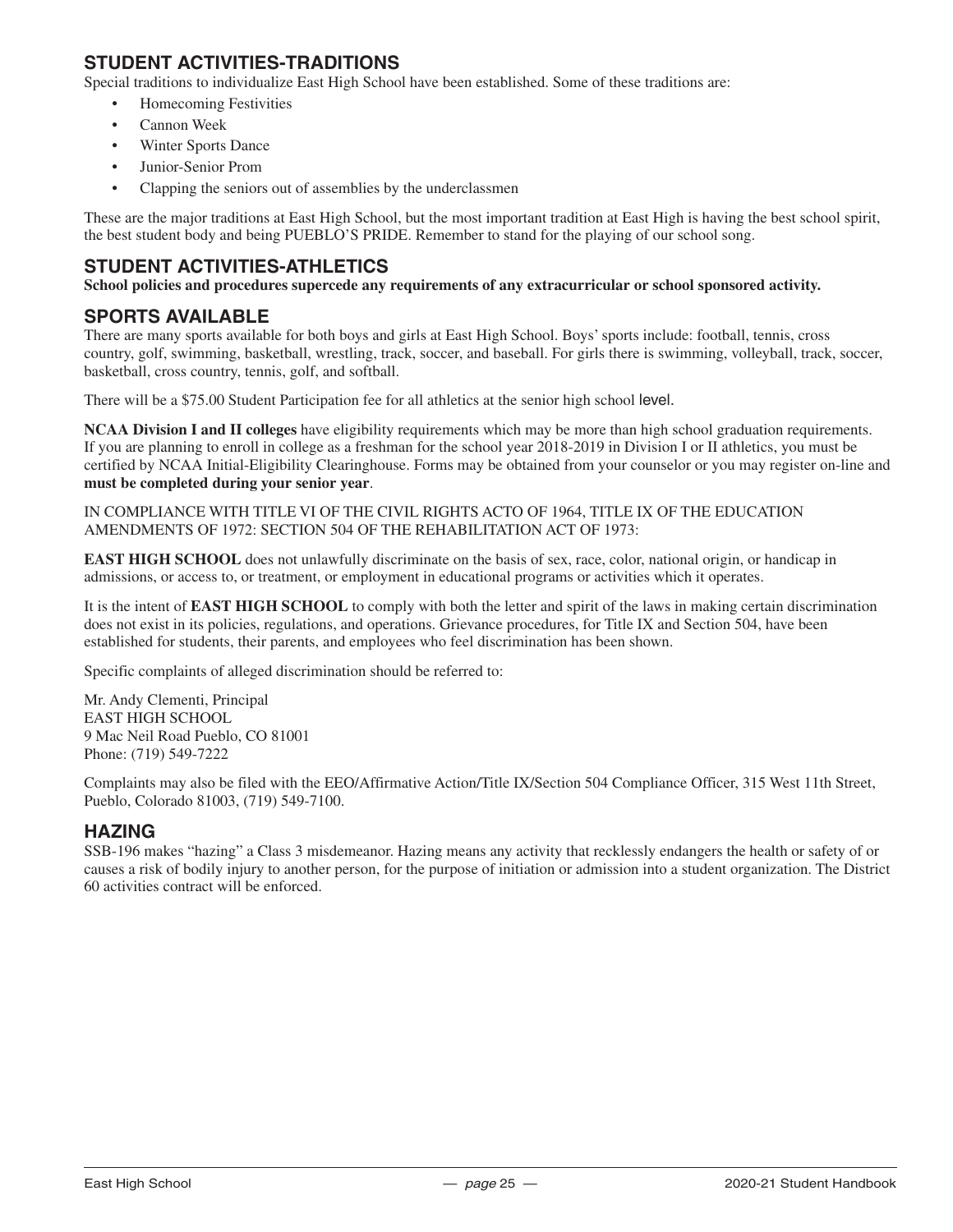## **SCHOOL MEAL PROGRAM**

Pueblo School District 60 is participating in a Universal Lunch and School Breakfast Program for the current school year at all D60 schools. All students enrolled at at D60 schools may participate in the breakfast and lunch program at no charge to them. Snack items and adult meals will be available for sale each day.

## **Community Eligibility Provision Participating Schools**

All students will be served breakfast and lunch at no cost. Families should complete a combined application to provide vital data for school funding.

Families should submit a Family Economic Data Survey\* in the school office, online at www.pueblod60.org, by visiting https://www.myschoolapps.com/Home/PickDistrict, or scan the QR code to the right  $\Pi$ .

- Families are encourage to **fill out the Family Economic Data Survey\*.**
- **• You only need to submit one application per household, even if your children attend more than one school in** Pueblo School District 60.

\*This form may be used only for schools participating in the federal child nutrition programs. All D60 schools are participating in the Community Eligibility Program (CEP), receipt of school meals does not depend on households returning this form. **In all schools, this form is also used in connection with other federal, state and local education programs, including determining whether the school district is eligible for state additional funding on the behalf of the student(s). By filling out the form, the parent is ensuring the district will receive the additional state funding to which it is entitled based on the population of students served by the district.**

## **Families are encouraged to submit an application**

Studies have shown that children who are not hungry perform better in school. By providing breakfast and lunch to all children at no charge, we are hoping to support a better learning environment for our students.

The school breakfasts and lunches that we serve follow U.S. Department of Agriculture guidelines for healthy school meals. The School Breakfast and Lunch Programs cannot succeed without your support; please encourage your children to participate in the school meal programs.

**Non-discrimination Statement:** In accordance with Federal civil rights law and U.S. Department of Agriculture (USDA) civil rights regulations and policies, the USDA, its Agencies, offices, and employees, and institutions participating in or administering USDA programs are prohibited from discriminating based on race, color, national origin, religion, sex, gender identity (including gender expression), sexual orientation, disability, age, marital status, family/parental status, income derived from a public assistance program, political beliefs, or reprisal or retaliation for prior civil rights activity, in any program or activity conducted or funded by USDA (not all bases apply to all programs). Remedies and complaint filing deadlines vary by program or incident.

Persons with disabilities who require alternative means of communication for program information (e.g., Braille, large print, audiotape, American Sign Language, etc.) should contact the responsible Agency or USDA's TARGET Center at (202) 720-2600 (voice and TTY) or contact USDA through the Federal Relay Service at (800) 877-8339. Additionally, program information may be made available in languages other than English.

To file a program discrimination complaint, complete the USDA Program Discrimination Complaint Form, AD-3027, found online at How to File a Program Discrimination Complaint and at any USDA office or write a letter addressed to USDA and provide in the letter all of the information requested in the form. To request a copy of the complaint form, call (866) 632-9992. Submit your completed form or letter to USDA by: (1) mail: U.S. Department of Agriculture, Office of the Assistant Secretary for Civil Rights, 1400 Independence Avenue, SW, Washington, D.C. 20250-9410; (2) fax: (202) 690-7442; or (3) email: program.intake@usda.gov.

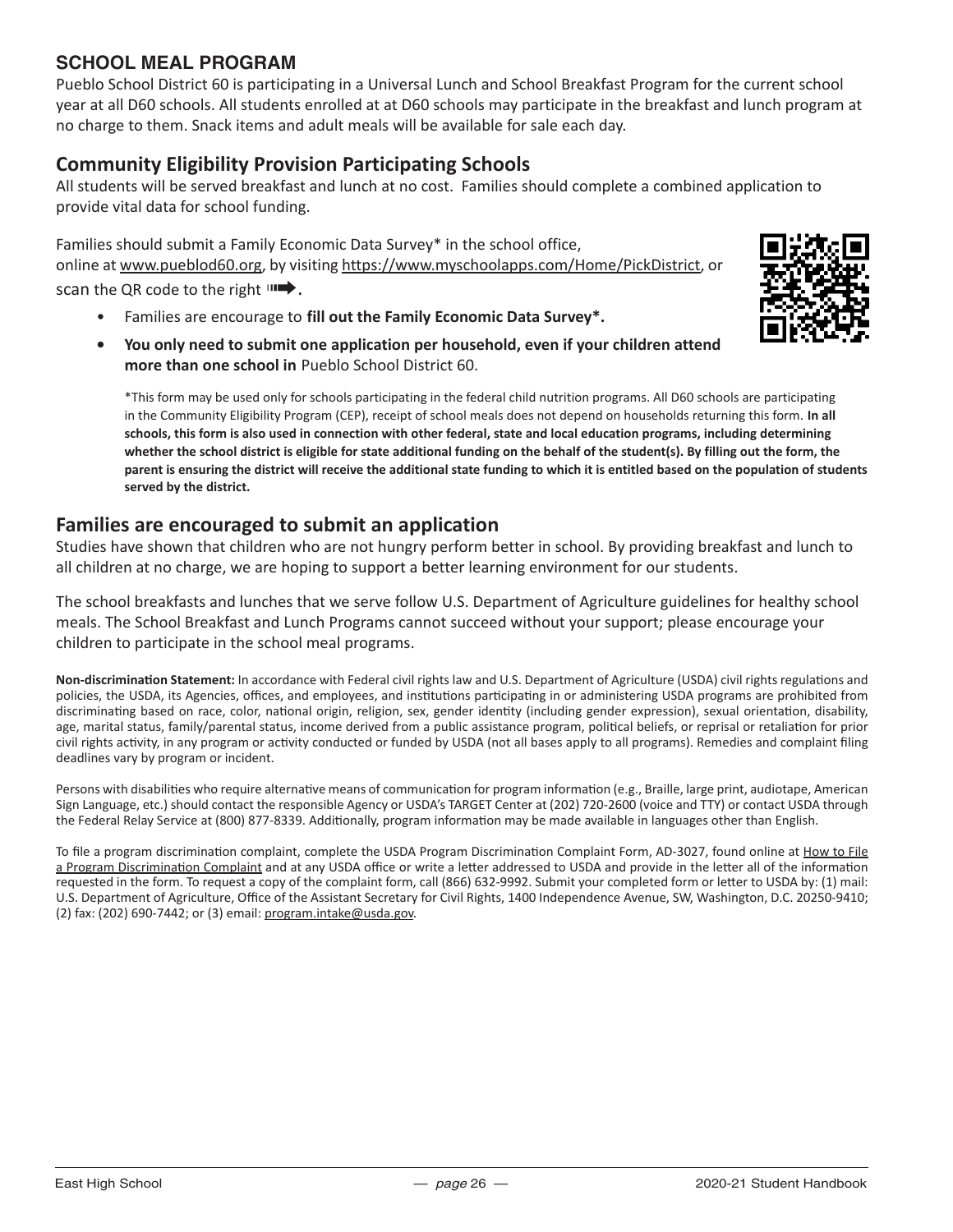# **Policies and Regulations** (School District 60)

## **\*District Policies and Regulations are available on the District website at: www.pueblod60.org/policies** or from the school office.

#### *All District policies and regulations apply*

*regardless of whether they have been specifically highlighted in this handbook*

*See also the District's Student Code of Conduct also available on the District's website at: www.pueblod60.org.*

#### **JJJ: Extracurricular Activity Eligibility**

All students meeting eligibility requirements are entitled to participate in extracurricular activities at their school of attendance. Subject to the same eligibility requirements, the district shall allow students enrolled in any school (including charter schools, online education programs, nonpublic schools and home schools) to participate on an equal basis in any activity offered by the district that is not offered at a student's school of attendance. *See complete policy.\**

**JJJ-R:** Rules governing participation in all school-approved extracurricular activities. *See complete regulation.\**

#### **JQ: Student Fees, Fines, and Charges**

Students shall not be charged an instructional fee as a condition of enrollment in school or as a condition of attendance in any class that is considered part of the academic portion of the district's educational program except tuition when allowed by law. However, the district may require students to pay textbook fees, fees for expendable materials and other miscellaneous fees as more fully set forth in this policy. *See complete policy.\**

#### **JRA/JRC: Student Records/Release of Information on Students**

In recognition of the confidential nature of student education records, no person or agency may access student education records without prior written consent from the student's parent/ guardian or the eligible student, except as set forth in law and this policy.

The superintendent or designee shall provide for the proper administration of student records in accordance with law, including the implementation of safeguard measures or procedures regarding access to and disclosure of student education records. *See complete policy.\**

#### **JRA/JRC-R – Student Records, Notification to Parents and Students of Rights Concerning Student Education Records** (Review, Amendment and Hearing Procedures)**:** This regulation contains the procedures to follow when a parent or eligible student seeks to review or challenge the content of student education records. *See complete regulation.\**

**JRA/JRC-E-1– FERPA Notice: The Family Educational Rights and Privacy Act (FERPA)** and Colorado law afford parents/ guardians (parents) and students over 18 years of age (eligible students) certain rights with respect to the student's education records, as follows:

- 1. The right to inspect and review the student's education records within a reasonable time period after the request for access is made (not to exceed 45 days). See *JRA/JRC-R*.
- 2. The right to request the amendment of the student's education records that the parent or eligible student believes are inaccurate, misleading or otherwise in violation of the student's privacy rights. *See JRA/JRC-R*.
- 3. The right to privacy of personally identifiable information in the student's education records, except to the extent that FERPA and state law authorize disclosure without consent. See *JRA/JRC*.
- 4. The right to file a complaint with the U.S. Department of Education concerning alleged failures by the district to comply with the requirements of FERPA. The name and address of the office that administers FERPA is: Family Policy Compliance Office, U.S. Department of Education, 400 Maryland Avenue, SW, Washington, DC 20202-8520.
- 5. The right to refuse to permit the designation of any or all of the categories of directory information. *See JRA/JRC*.
- 6. The right to request that information not be provided to military recruiting officers. See *JRA/JRC and JRA/JRC-E-2*.

Issued: June 25, 2013

#### **JS: Suspension/Expulsion of Students**

While using district technology or personal technology on district property, in district vehicles and at district-sponsored activities, students shall act in an appropriate manner and in accordance with Board, school, and district policies and procedures, and applicable law. It is the joint responsibility of district and school personnel and students' parent(s)/guardian(s) to educate students about their responsibilities and to establish expectations when students use or access district and personal technology. *See complete policy.\**

**JS-E:** Acceptable Use Agreement. S*ee complete exhibit.\**

#### **JKD/JKE: Student Use of Internet and Electronic Communications**

The Board of Education shall provide due process of law to students, parents/guardians and school personnel through written procedures consistent with law for the suspension or expulsion of students and the denial of admission. *See complete policy.\**

#### **JKE-E: Grounds for Suspension/ Expulsion**

The following may be grounds for suspension or expulsion from a public school: 1) Continued willful disobedience or open and persistent defiance of proper authority. 2) Willful destruction or defacing of school property. 3) Behavior on or off school property which is detrimental to the welfare or safety of other pupils or of school personnel including behavior which creates a threat of physical harm to the child or other children. 4) Declaration as a habitually disruptive student. 5) The use, possession or sale of a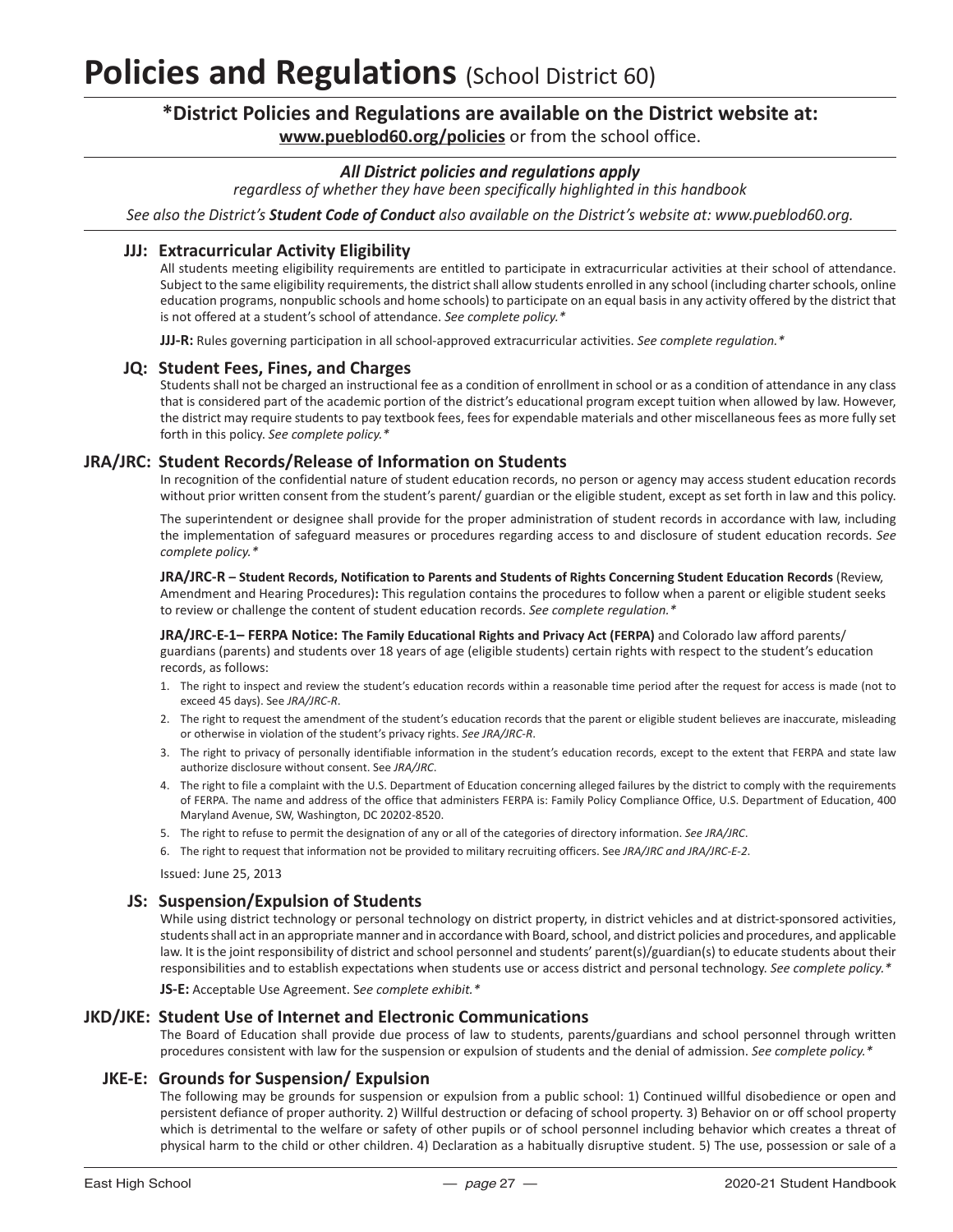drug or controlled substance on school grounds, in a school vehicle, or at a school activity or sanctioned event. 6) The commission of an act on school grounds, in a school vehicle, or at a school activity or sanctioned event that, if committed by an adult, would be robbery. 7) Possession of a dangerous weapon. 8) Repeated interference with a school's ability to provide educational opportunities to other students. 9) Carrying, using, actively displaying, or threatening with the use of a firearm facsimile that could reasonably be mistaken for an actual firearm in a school building or in or on school property. 10) Failure to comply with the provisions of Part 9, Article 4, Title 25, C.R.S. (immunization requirements). 11) Making a false accusation of criminal activity against an employee of an educational entity to law enforcement authorities or school district officials or personnel. *See complete policy.\**

#### **JKE-R: Suspension/ Expulsion of Students**

Through written policy the Board of Education has delegated to any school principal the power to suspend a student for not more than five or 10 days, depending upon the type of infraction. Pursuant to policy JKD/JKE, the superintendent has been delegated the power to suspend a student for additional periods of time. However, the total period of suspension will not exceed 25 school days. As a general rule, a suspension will be 10 days or less. *See complete regulation for procedures.\**

#### **JEA: Compulsory Attendance**

Every child who has attained the age of six years on or before August 1 of each year and is under the age of 17 is required to attend public school with such exceptions as provided by law. It is the parents' responsibility to ensure attendance. *See complete policy.\**

#### **JH: Student Absence/Excuses**

One criteria of a student's success in school is regular and punctual attendance. Frequent absences may lead to poor academic work, lack of social development and possible academic failure. Regular attendance is of utmost importance for school interest, social adjustment and scholastic achievement. No single factor may interfere with a student's progress more quickly than frequent tardiness or absence. According to state law, it is the obligation of every parent/guardian to ensure that every child under their care and supervision receives adequate education and training and, if of compulsory attendance age, attends school. *See complete policy.\**

#### **JHB: Truancy**

"Habitual truant" shall be defined as a student of compulsory attendance age who has four total days of unexcused absences from school in any one month or 10 total days of unexcused absences during any school year. Absences due to suspension or expulsion shall not be counted in the total of unexcused absences for purposes of defining a student as "habitually truant." *See complete policy.\**

#### **JLCB: Immunization of Students**

The Board directs the superintendent or designee(s) to annually provide parents/guardians of each student enrolled in the district a copy of the standardized immunization document developed by the Colorado Department of Public Health and Environment. The standardized immunization document includes a list of required and recommended immunizations and the age at which each immunization should be given.

No student is permitted to attend or continue to attend any school in this district without meeting the legal requirements of immunization against disease unless the student has a valid exemption for health, religious, personal or other reasons as provided by law.

Students who do not submit an up-to-date certificate of immunization or a written authorization signed by one parent/guardian requesting local health officials to administer the immunizations or a valid exemption will be suspended and/or expelled from school according to regulation JLCB-R.

All information distributed to parents/guardians by the district will inform them of their rights to seek an exemption from immunization requirements.

Adopted: July 16, 1996 Revised: June 25, 2013

LEGAL REFS.: C.R.S. 22-32-140 (annual distribution of standardized immunization document required) C.R.S. 22-33-106 (grounds for suspension, expulsion and denial of admission) C.R.S. 25-4-901 et seq. (school entry immunizations) 6 CCR 1009-2 (school immunization requirements) CROSS REFS.: JF, Admission and Denial of Admission

JF-R, Student Admission and Denial of Admission (Procedures for Students in Out-of-Home Placements) JKD/JKE, Suspension/Expulsion of Students JRA/JRC, Student Records/Release of Information on Students

#### **JLCB-R: Immunization of Students**

- 1. No student may attend school in the district unless the student has presented to the school an up-to-date certificate of immunization or a completed exemption form. [Note: please refer to current standardized immunization documents developed and updated by the Colorado Department of Public Health and Environment for a list of immunization requirements and recommendations.] A student shall be exempted from required immunizations only upon submission of:
	- a. certification from a licensed physician that the student's physical condition is such that immunization would endanger the student's life or health or is otherwise medically contraindicated due to other medical conditions.
	- b. a statement signed by the parent/guardian or the emancipated student that the student adheres to a religious belief whose teachings are opposed to immunizations.
	- c. a statement signed by the parent/guardian or the emancipated student that the student holds a personal belief that is opposed to immunizations.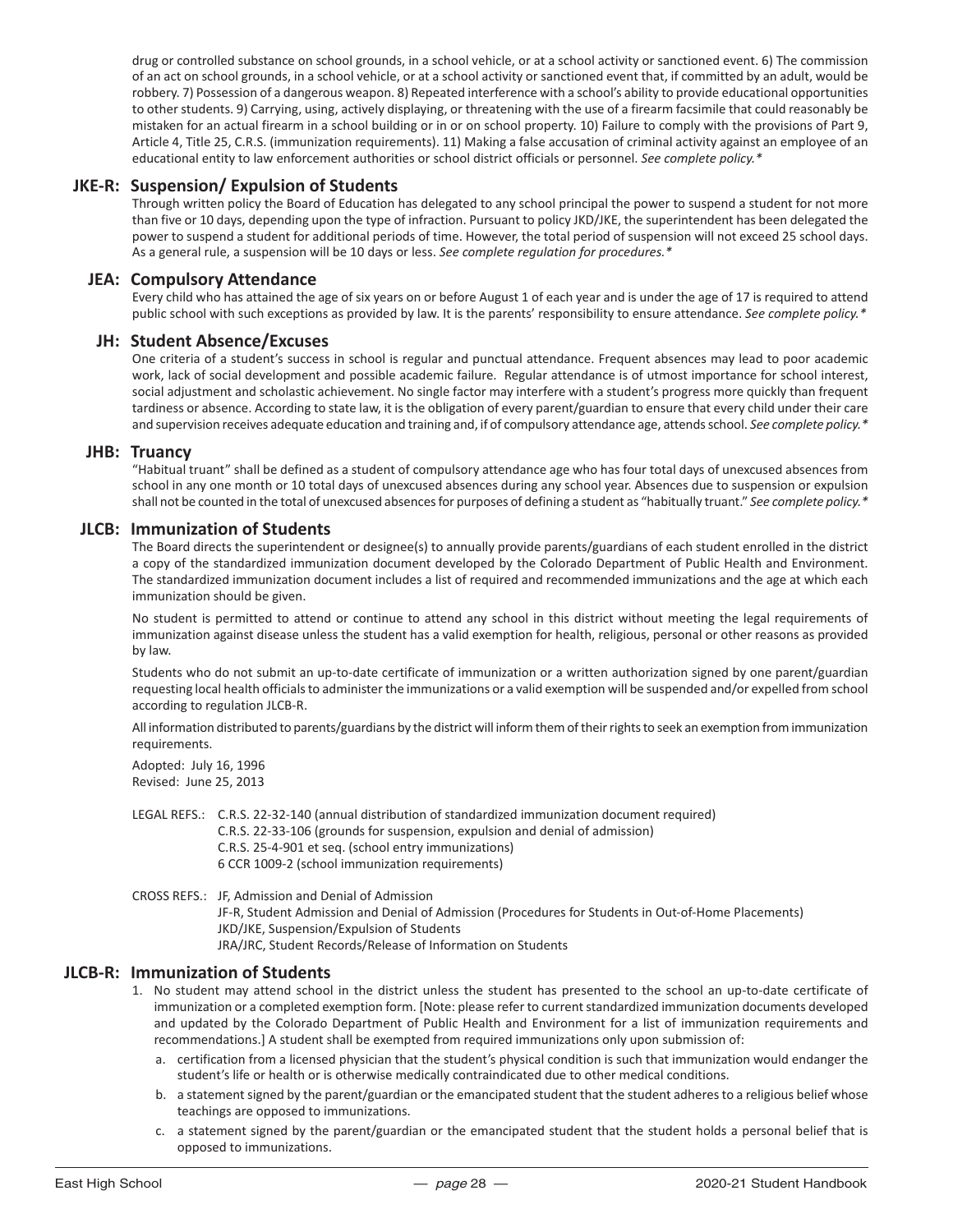In the event of an outbreak of disease against which immunization is required, no exemption will be recognized and those students will be excluded from school.

- 2. The district will provide upon request an immunization reporting form. The school nurse is responsible for seeing that required information is included on the form and transferred to an official certificate of immunization as required.
- 3. If there is a failure to comply with the immunization requirements, the school nurse will personally notify the parent/guardian or emancipated student. Such notification will be accomplished either by telephone or in person. If this is not possible, contact will be by mail. Emancipated Students must be contacted directly rather than through their parents/guardians.

The parent/guardian or emancipated student will be notified of the following:

- a. that up-to-date immunizations are required under Colorado law.
- b. that within fourteen (14) days of notification, the parent/guardian must submit either an authorization for administration of the immunization by health officials or a valid exemption or documentation to the school showing that the next required immunization has been given and a written plan for completion of all required immunizations.
- c. that if the required documentation is not submitted within fourteen (14) days of notification or if the student begins but does not continue or complete the written plan, the student will be suspended or expelled.
- 4. A student who fails to comply shall be suspended by the principal for up to five days and notice of the suspension sent to the Health Department.
- 5. If no certificate of immunization is received during the period of suspension, the superintendent will institute proceedings for expulsion.
- 6. Any suspension or expulsion under this policy will terminate automatically upon compliance.
- 7. Record of any such suspension or expulsion will be contained in the student's health file, with an appropriate explanation, not in the student's disciplinary file.

Any student expelled for failure to comply with the immunization requirements will not be included in calculating the dropout rate, but will be included in the annual report to the State Board of Education.

#### **Students in out-of-home placements**

The following procedure shall apply to students in out-of-home placements, as that term is defined by C.R.S. 22-32-138(1)(e).

Unless the district or school is otherwise authorized to deny enrollment to a student in out-of-home placement, the district or school shall enroll the student regardless of whether the district or school has received the student's immunization records. Upon enrolling the student, the school shall notify the student's legal guardian that unless the school receives the student's certificate of immunization or a written authorization for administration of immunizations within fourteen (14) days after the student enrolls, the school shall suspend the student until such time as the school receives the certificate of immunization or authorization.

Approved: July 16, 1996 Revised: March 14, 2006 Revised: June 25, 2013

#### **KFA: Public Conduct on District Property**

Persons using or upon school district property, including all district buildings, parking lots, and any district vehicle used to transport students, shall not engage in the conduct described below.

Any person considered by the superintendent or designee to be in violation of this policy shall be instructed to leave district property and law enforcement may be contacted. Any person who has engaged or district officials reasonably believe will engage in conduct prohibited by this policy may be excluded from district property.

The following conduct by any person is prohibited:

- 1. Any conduct that obstructs, disrupts or interferes with or threatens to obstruct, disrupt or interfere with district operations or any activity sponsored or approved by the district.
- 2. Physical abuse or threat of harm to any person or school district property.
- 3. Damage or threat of damage to district property regardless of the location, or property of a member of the community when such property is located on district property.
- 4. Forceful or unauthorized entry to or occupation of district facilities, including both buildings and grounds.
- 5. Use, possession, distribution or sale of drugs and other controlled substances, alcohol and other illegal contraband on district property, at district or school-sponsored functions or in any district vehicle transporting students. For purposes of this policy, "controlled substances" means drugs identified and regulated under federal law, including but not limited to marijuana, cocaine, opiates, phencyclidine (PCP) and amphetamines (including methamphetamine). If, however, the administration of medical marijuana is in accordance with the Board's policy on administration of medical marijuana to qualified students, such possession shall not be considered a violation of this policy.
- 6. Distribution, manufacture or sale of controlled substances or the possession of controlled substances with intent to distribute them within 1,000 feet of the perimeter of school grounds.
- 7. Entry onto district buildings or grounds by a person known to be under the influence of alcohol or a controlled substance.
- 8. Unlawful use of any tobacco product.
- 9. Unlawful possession of a deadly weapon, as defined in state law, on school property or in school buildings.